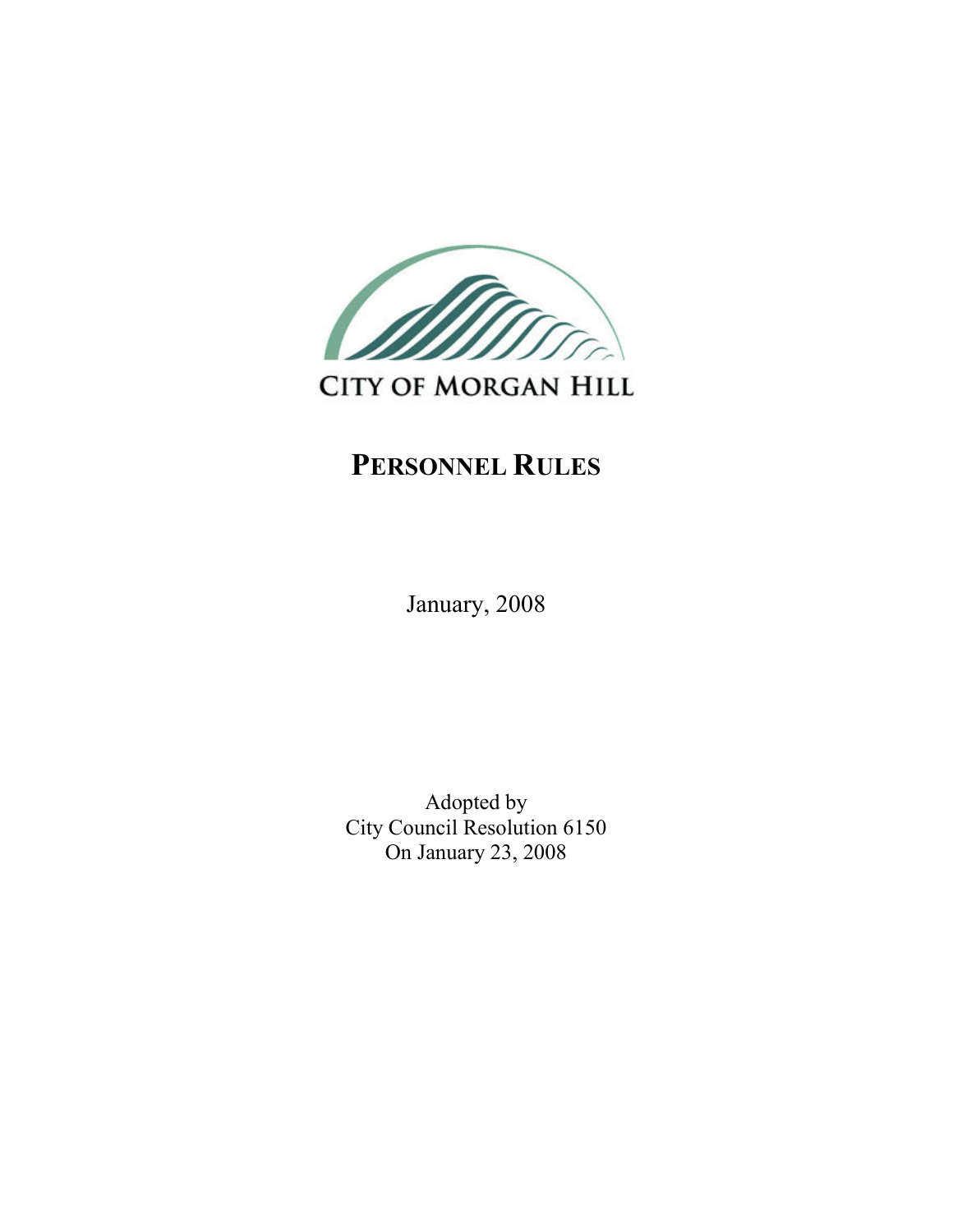## TABLE OF CONTENTS

| <b>SECTION</b>   | <b>TOPIC</b>                                  | <b>PAGE</b>    |
|------------------|-----------------------------------------------|----------------|
| <b>SECTION 1</b> | <b>PURPOSE AND COVERAGE</b>                   | $\mathbf{1}$   |
| <b>SECTION 2</b> | <b>DEFINITIONS</b>                            | $\overline{2}$ |
| <b>SECTION 3</b> | <b>GENERAL PROVISIONS</b>                     |                |
|                  | <b>Appointing Authority</b>                   | 4              |
|                  | Personnel Officer                             | $\overline{4}$ |
|                  | <b>Amendment to Rules</b>                     | $\overline{4}$ |
|                  | Violation of Rules                            | 4              |
|                  | <b>Management Rights</b>                      | 5              |
| <b>SECTION 4</b> | <b>CLASSIFICATION PLAN</b>                    |                |
|                  | <b>Classification Plan</b>                    | 7              |
|                  | <b>Classification Studies</b>                 | $\tau$         |
|                  | <b>Classification Representation</b>          | $\overline{7}$ |
| <b>SECTION 5</b> | <b>EMPLOYMENT STATUS</b>                      |                |
|                  | Probationary Employment Period                | 8              |
|                  | <b>Regular Employment Status</b>              | 9              |
|                  | <b>Job Sharing</b>                            | 9              |
|                  | <b>Temporary Employment Status</b>            | 9              |
| <b>SECTION 6</b> | <b>EMPLOYMENT APPLICATION, SELECTION, AND</b> |                |
|                  | <b>APPOINTMENTS</b>                           |                |
|                  | Recruitment                                   | 10             |
|                  | Application                                   | 11             |
|                  | Selection                                     | 12             |
|                  | Appointment                                   | 13             |
| <b>SECTION 7</b> | <b>COMPENSATION PLAN</b>                      |                |
|                  | Assignment of Salaries                        | 14             |
|                  | Merit Increases                               | 15             |
| <b>SECTION 8</b> | <b>PERFORMANCE EVALUATIONS</b>                |                |
|                  | <b>Performance Evaluations</b>                | 16             |
|                  | Frequency of Performance Evaluations          | 16             |
|                  | Maintenance of Evaluations                    | 17             |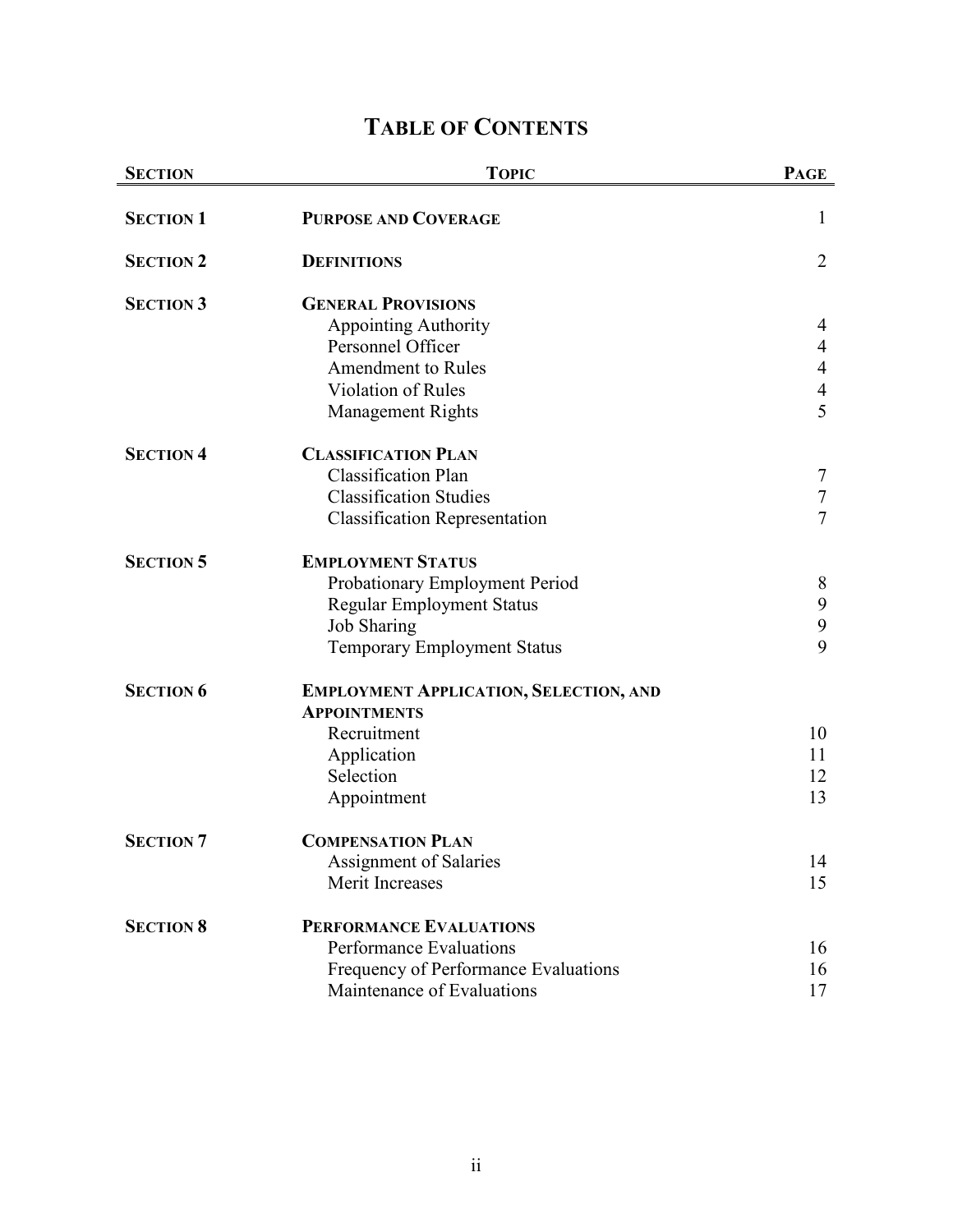| <b>SECTION</b>    | <b>TOPIC</b>                               | <b>PAGE</b> |
|-------------------|--------------------------------------------|-------------|
|                   |                                            |             |
| <b>SECTION 9</b>  | <b>ATTENDANCE AND LEAVES</b>               |             |
|                   | <b>Attendance Requirements</b>             | 18          |
|                   | Administrative leave                       | 18          |
|                   | <b>Sick Leave</b>                          | 18          |
|                   | Other Leaves                               | 18          |
|                   | Leave of Absence without Pay               | 19          |
| <b>SECTION 10</b> | <b>NON-DISCIPLINARY PERSONNEL ACTIONS</b>  |             |
|                   | Promotion                                  | 21          |
|                   | Acting Positions/Out of Class Assignments  | 21          |
|                   | <b>Transfers or Demotion</b>               | 21          |
|                   | Resignation                                | 22          |
|                   | <b>Job Abandonment</b>                     | 22          |
|                   | Layoff                                     | 22          |
|                   | Reemployment                               | 24          |
|                   | Reinstatement                              | 24          |
| <b>SECTION 11</b> | <b>DISCIPLINARY ACTIONS</b>                |             |
|                   | Grounds for Discipline                     | 26          |
|                   | Types of Discipline                        | 27          |
|                   | Procedures for Taking Discipline Action    | 27          |
|                   | <b>Right to Appeal Discipline</b>          | 28          |
|                   | <b>Appeal Process</b>                      | 29          |
|                   | Final Action by the City Manager           | 32          |
| <b>SECTION 12</b> | PERSONNEL RECORDS AND REPORTS              |             |
|                   | Responsibility for Employee Records        | 33          |
|                   | Changes in Personal Information            | 33          |
|                   | Release of Personnel Information           | 33          |
|                   | <b>Employee Access to Employee Records</b> | 34          |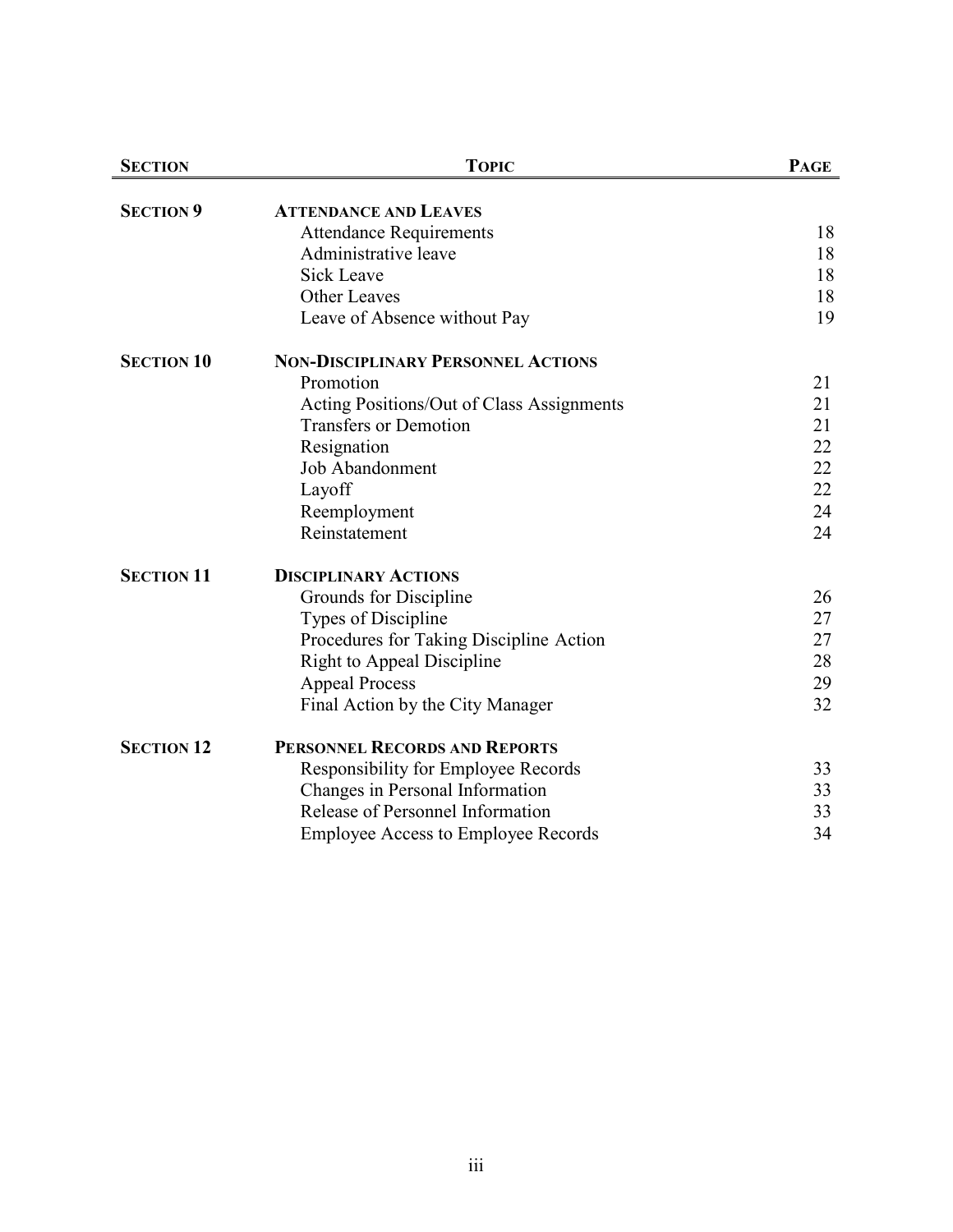## SECTION<sub>1</sub> PURPOSE AND COVERAGE

- 1.1 Purpose: These Personnel Rules establish the personnel system for the City of Morgan Hill pursuant to Resolution No. 6150 adopted by the City Council of the City of Morgan Hill on January 23, 2008.
- 1.2 Coverage: These rules shall apply to all City employees, except that nothing in these rules regarding disciplinable rights and disciplinary processes applies to those who serve in the following capacities:
	- a. All Elected Officials and members of appointed Boards, Commissions, or Committees;
	- b. At-will employees as defined in section 2.4 of these rules; and
	- c. Persons engaged under contract.
- 1.3 Employment Contract Not Created: Nothing in these Rules creates any contract of employment or right to continued employment, expressed or implied, for those who serve at-will, at the pleasure of the City Council, or by contract as listed in section 1.2 above.
- 1.4 Precedence of Rules: If a provision of these rules conflicts with federal or state law, City ordinances or with any provision of an employment agreement or applicable collective bargaining agreement entered into by the City of Morgan Hill and a recognized employee organization, the provisions of federal or state law, City ordinances, or bargaining agreement shall be deemed to be controlling.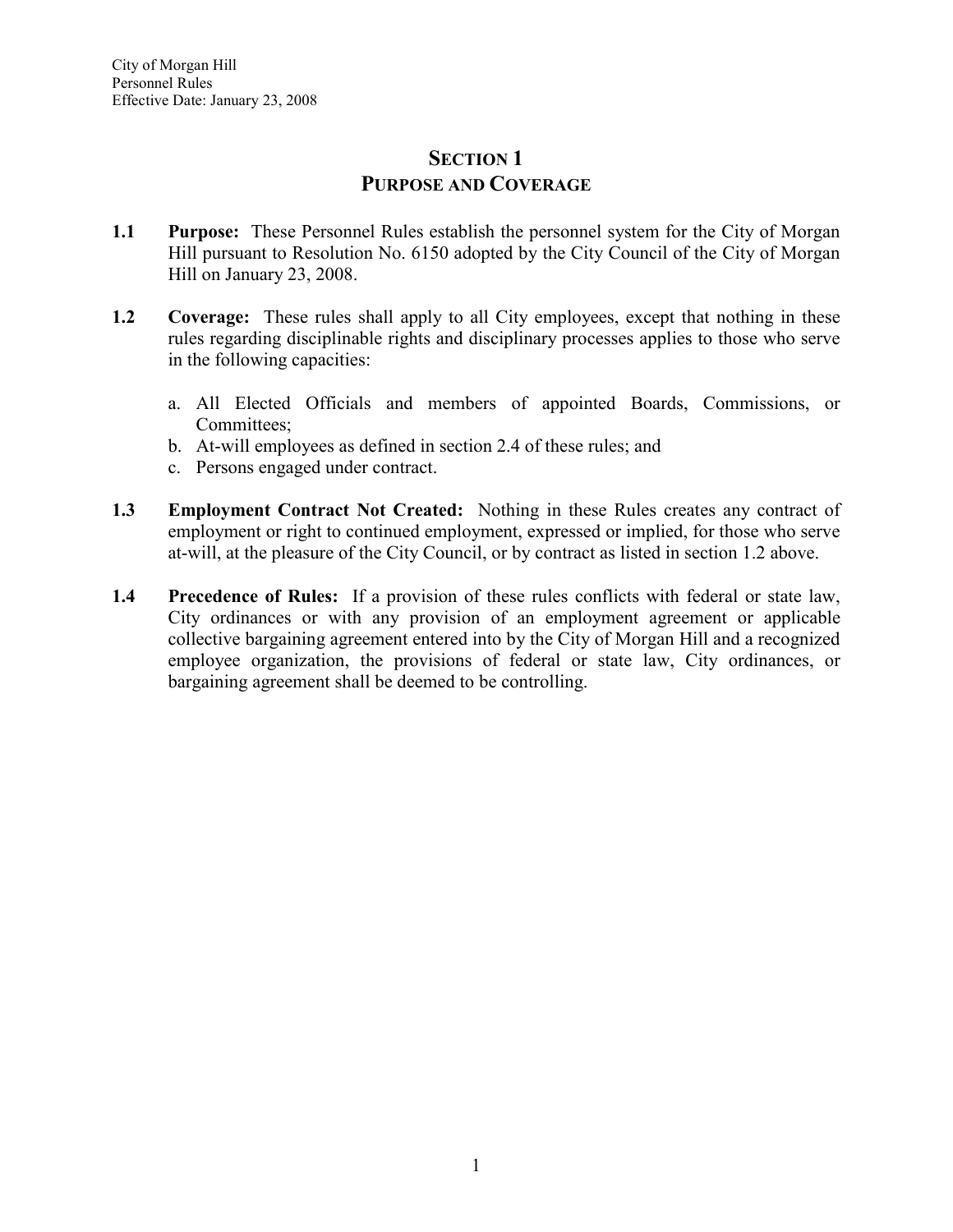## SECTION 2 **DEFINITIONS**

- 2.1 Acting Position: means a position held by an employee who is temporarily reclassified by the City Manager or his/her designee.
- 2.2 Anniversary Date: means the date on which an employee is assigned to a new job classification through appointment, promotion, demotion, transfer, or assigned to any classification as a result of reinstatement, or re-employment. Anniversary dates may be used to determine an employee's seniority as an employee and within the employee's current classification.
- 2.3 Appointing Authority: means the City Manager or his/her designee who the City has authorized to appoint individuals to employment positions with the City. However, the City Attorney shall be the appointing authority for his/her staff.
- 2.4 At-Will Employee: means an employee who serves at the will of the City Manager or at the will of the City Council and may be removed at any time without cause, notice, or right of appeal. At-will employees include City Manager, City Attorney, and Executive Management Employees as listed in the current City Council Management Resolution, temporary employees, and volunteers.
- 2.5 Budgeted Position: means an employment position which may be filled by a regular full-time or part-time city employee as reflected in the current City Budget adopted by the City Council. Nothing shall prevent the Appointing Authority from appointing temporary employees or contracting with other persons whom the Appointing Authority determines to be in the best interest of the City.
- 2.6 Classification: means a group of budgeted positions having duties and responsibilities sufficiently similar that the same job title, examples of duties, and minimum qualifications may be applied.
- 2.7 Discipline: means an action imposed by the City upon an employee for grounds listed in Section 11 of these rules, which results in a suspension without pay, reduction in pay, demotion, or termination.
- 2.8 Employee: means any person employed for wages by the City.
- 2.9 Exempt Employee: means an employee who meets one or more of the duties test exemptions from overtime under the FLSA and who is paid on a salary basis, meaning that he or she is compensated in a predetermined amount that is not reduced, regardless of the quality or quantity of work actually performed, except as required by the City's principles of public accountability for partial-day absences. Exempt Employees include those who have been assigned to job classifications recognized as Executive Management Group 1-A and Middle Management Group 1-B in the current City Council Resolution for Management, Professional and Confidential Employees.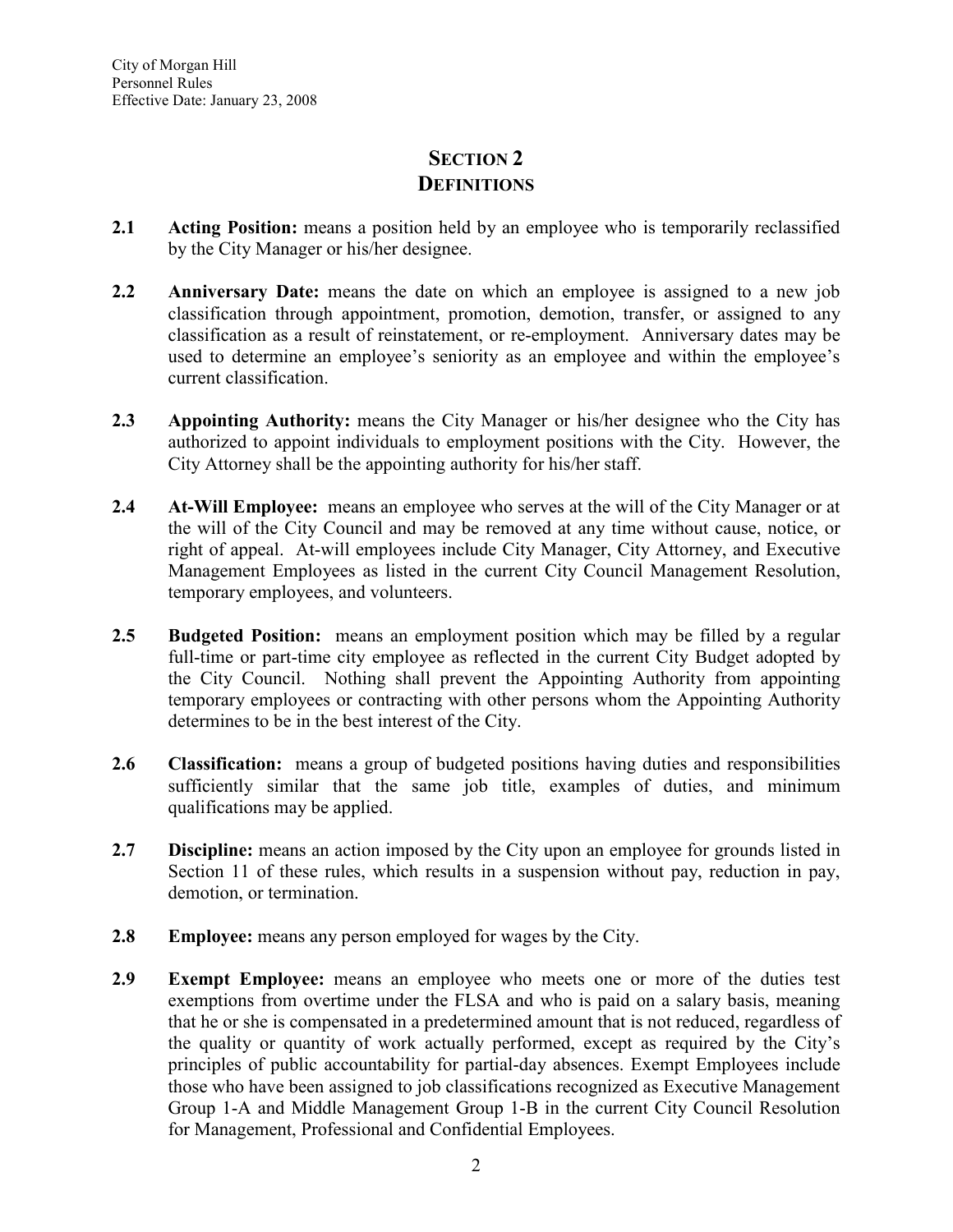- 2.10 Family Member: means a person related to an employee by blood, marriage, or domestic partnership. Immediate family may have more restrictive meanings with regard to either eligibility for sick leave or FMLA leave as defined in pertinent City Administrative Policies.
- 2.11 Hire Date: means the date upon which the employee is originally appointed as a probationary employee in a budgeted position.
- 2.12 Job Sharing: means two or more part-time employees sharing a single full-time budgeted position.
- 2.13 Non-Exempt/Overtime Eligible Employee: means an employee who is entitled to FLSA overtime, regardless of whether paid on a salary or hourly basis. An employee assigned to an FLSA-exempt position on an acting or temporary basis remains overtimeeligible.
- 2.14 Out of Class Assignment: means an employee who is temporarily assigned to perform the duties of a higher classification, without actually being reclassified to that position.
- 2.15 Reemployment: means an offer by the City to call back a former employee who was separated from employment due to layoff according to procedures listed in Section 10 of these rules.
- 2.16 Reinstatement: means employment of a former employee who voluntarily separated from employment due to resignation or other non-disciplinary reason according to procedures listed in Section 10 of these rules.
- 2.17 Seniority with the City: means the total amount of time an employee has served as a regular employee (including the probationary period), less any unpaid break in service of more than 30 days. Unpaid leaves such as family care leave, military leave, pregnancy disability leave, and other leave in excess of thirty days where employment status is protected by law are not considered a break in service when determining seniority.
- 2.18 Seniority within a Classification: means the total amount of time an employee has served in each job classification (including the probationary period) less any unpaid break in service of more than 30 days. Unpaid leaves such as family care leave, military leave, pregnancy disability leave, and other leave in excess of thirty days where employment status is protected by law are not considered a break in service when determining seniority.
- 2.19 Separation: means leaving city employment due to resignation, layoff, or other nondisciplinary reason.
- 2.20 Termination: means leaving city employment due to disciplinary reasons.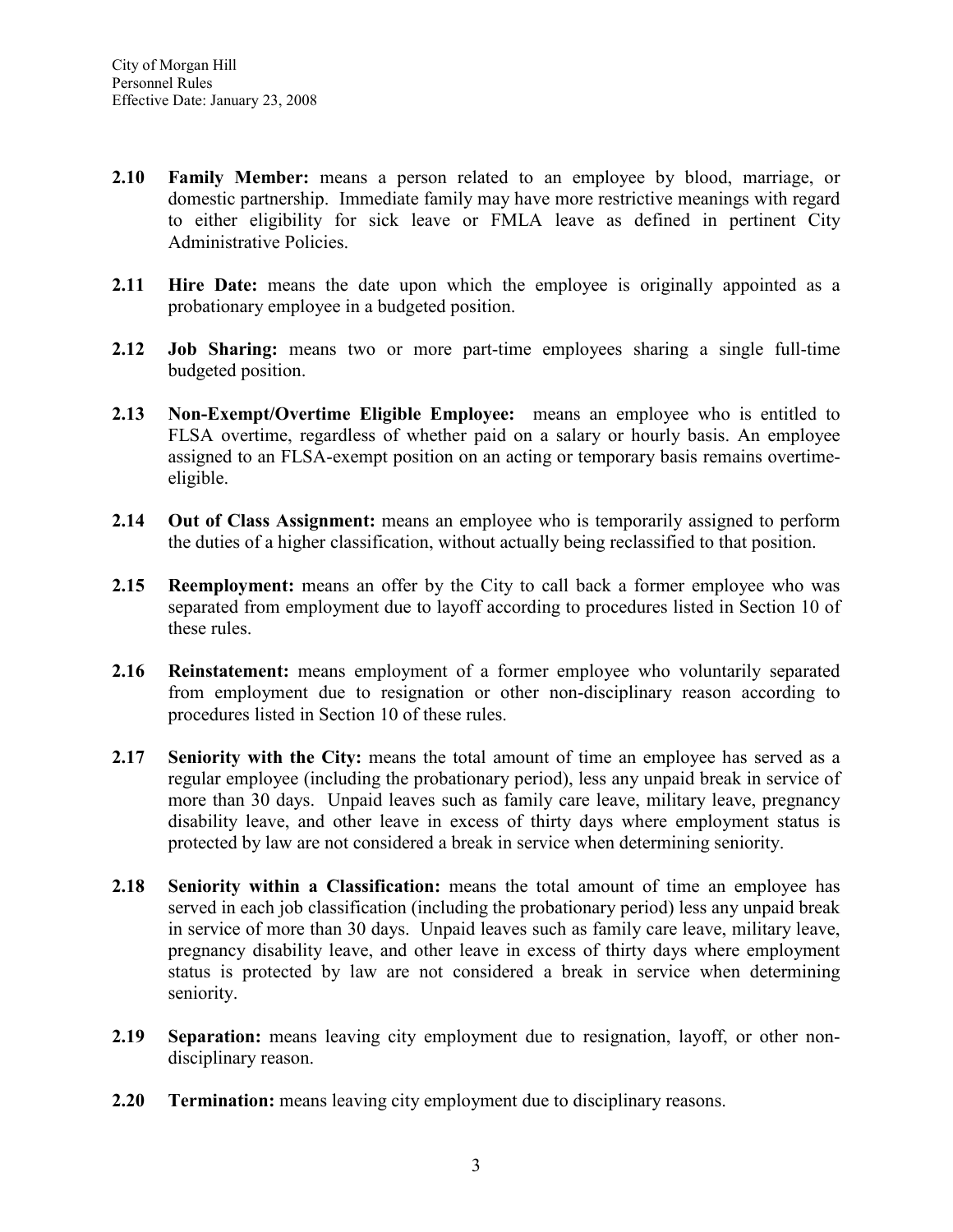## SECTION<sub>3</sub> GENERAL PROVISIONS

- 3.1 Appointing Authority: The City Manager or his/her designee shall be the Appointing Authority for the City. The City Attorney shall be the Appointing Authority for his/her staff.
- 3.2 Personnel Officer: The Human Resources Director or his/her designee shall be the Personnel Officer. The duties of the Personnel Officer include but are not limited to:
	- a. Prepare and administer the Classification Plan as required by Section 4 of these rules;
	- b. Conduct recruitment and selection for vacant budgeted positions including the publication of job announcements, the administration of appropriate examination and selection processes, and the certification of applicant's eligibility for employment;
	- c. Negotiate and administer the provisions of all applicable Memoranda of Understanding with recognized employee organizations and the applicable Resolution by the City Council for management, professional, and confidential employees;
	- d. Negotiate and administer employee benefit and workers compensation plans;
	- e. Coordinate applicable proceedings related to non-disciplinary and disciplinary personnel actions;
	- f. Develop and organize city-wide training and assist other Departments with personnel issues;
	- g. Maintain accurate personnel records as required in Section 12 of these rules;
	- h. Perform other duties as directed by the City Manager; and
	- i. Nothing shall preclude the Personnel Officer from recommending to the City Council that any one or more of these functions be performed under contract with a qualified person, agency or organization.
- 3.3 Amendment of these Rules: Amendments to these Rules shall be made by the City Manager and shall become effective upon adoption by the City Council.
- 3.4 Violation of these Rules: Violation of the provisions of these rules shall be grounds for rejection of applicants or disciplinary action of employees including, but not limited to suspension, reduction in pay, demotion, or termination.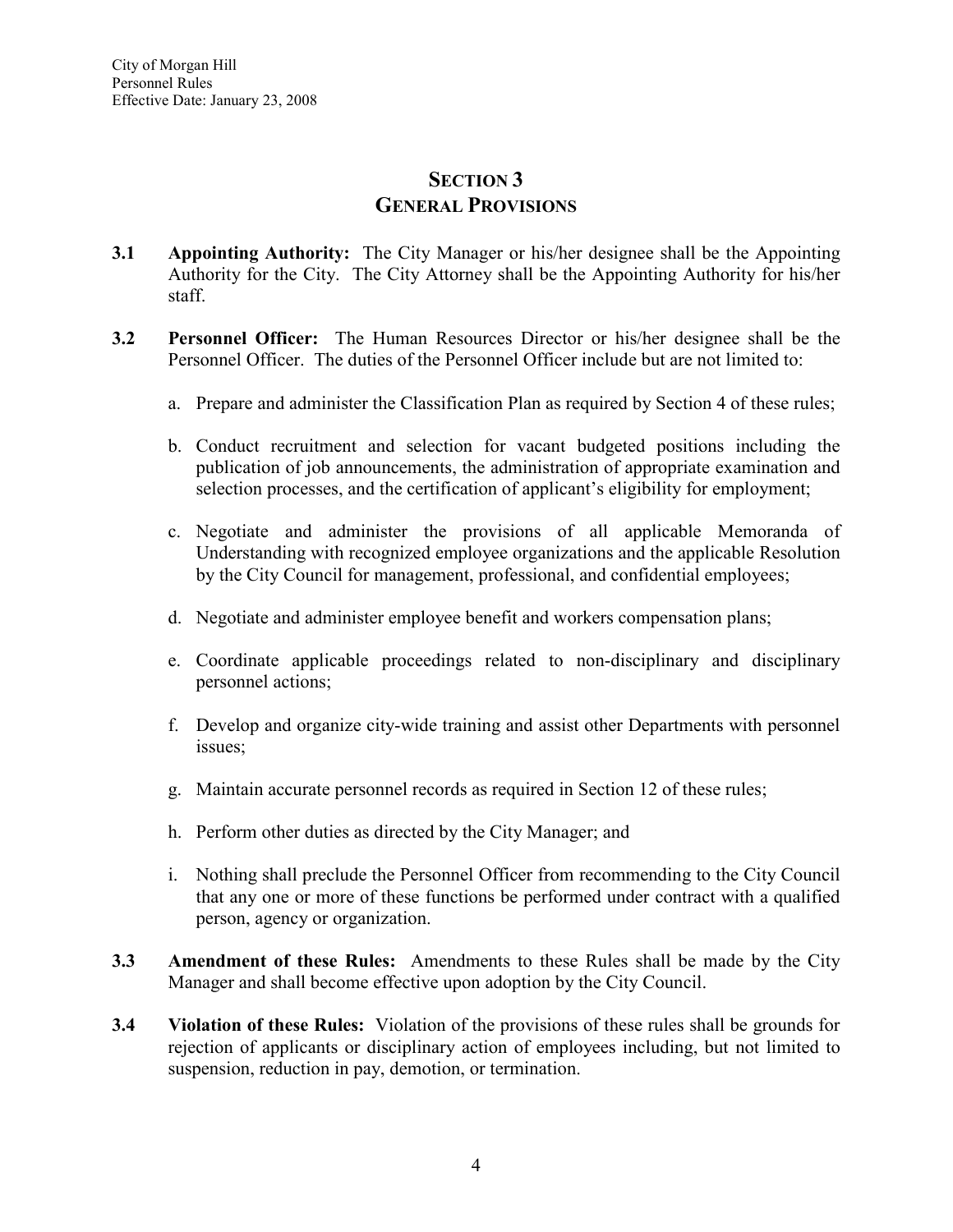#### 3.5 Management Rights: The City retains the following rights under these rules:

- a. The City retains, solely and exclusively, all expressed and inherent rights and authority pursuant to law with respect to determining the level of, and manner in which, the City's activities are conducted, managed, and administered.
- b. The City shall retain the right to establish and maintain Citywide Administrative Policies and Procedures which shall be adopted by the City Manager. Each Department Director may establish Department Policies and Procedures for the administration of his/her department which are consistent with Citywide policies, subject to the approval of the City Manager.
- c. The City has the exclusive right and authority to assign and schedule work and/or overtime work as required in the manner most advantageous to the City.
- d. Every incidental duty connected with operations enumerated in job descriptions is not always specifically described; nevertheless, it is intended that all such duties shall be performed by the employee as directed.
- e. The City reserves the right to lay off personnel of the City at any time due to a lack of funds, lack of work or lack of need.
- 3.6 Equal Employment Opportunity and Discrimination: The City of Morgan Hill does not discriminate against qualified employees or applicants for employment on the basis of race, color, religion, gender, national origin, ancestry, citizenship, age, marital status, veteran status, physical or mental disability (as defined by the Americans with Disabilities Act and/or applicable state law), medical condition, sexual orientation, or any other basis protected by law. The City will afford equal employment opportunity to all qualified employees and applicants as to all terms and conditions of employment, including compensation, hiring, training, promotion, transfer, discipline, and termination.
- 3.7 Reasonable Accommodation: The City provides employment-related reasonable accommodations to qualified individuals with disabilities within the meaning of the California Fair Employment and Housing Act and the Americans with Disabilities Act.
	- a. An employee who desires a reasonable accommodation in order to perform essential job functions should make such a request in writing to the Human Resources Director. The request must identify the job-related functions at issue; and the desired accommodation(s).
	- b. Following receipt of the request, the Human Resources Director may require additional information, such as reasonable documentation of the existence of a disability.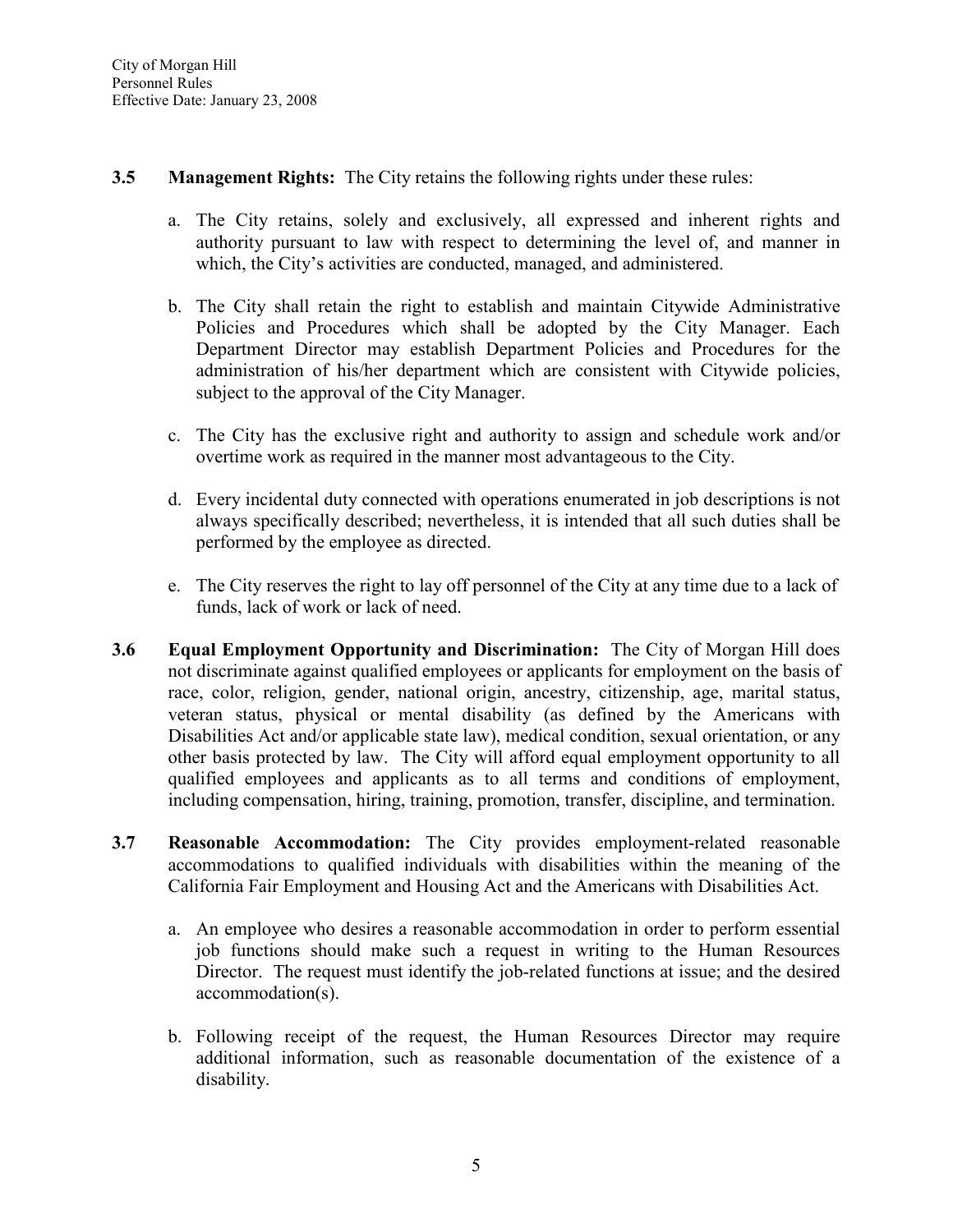- c. The City may require an employee to undergo a fitness for duty examination to determine whether the employee can perform the essential functions of the job with or without accommodation. The City may also require that a City-approved physician conduct the examination.
- d. After receipt of the results of a fitness for duty report and reasonable documentation of disability, the City will arrange for a discussion, in person or via telephone conference call, with the employee, and his or her representatives, if any. The purpose of the discussion is to work in good faith to fully discuss all feasible potential reasonable accommodations.
- e. The City determines, in its sole discretion, whether reasonable accommodation(s) can be made, and the type of accommodation(s) to provide. The City will not provide accommodation(s) that would pose an undue hardship upon City finances or operations, or that would endanger the health or safety of the applicant, employee or others. The City will inform the employee of its decision as to reasonable accommodation(s) in writing.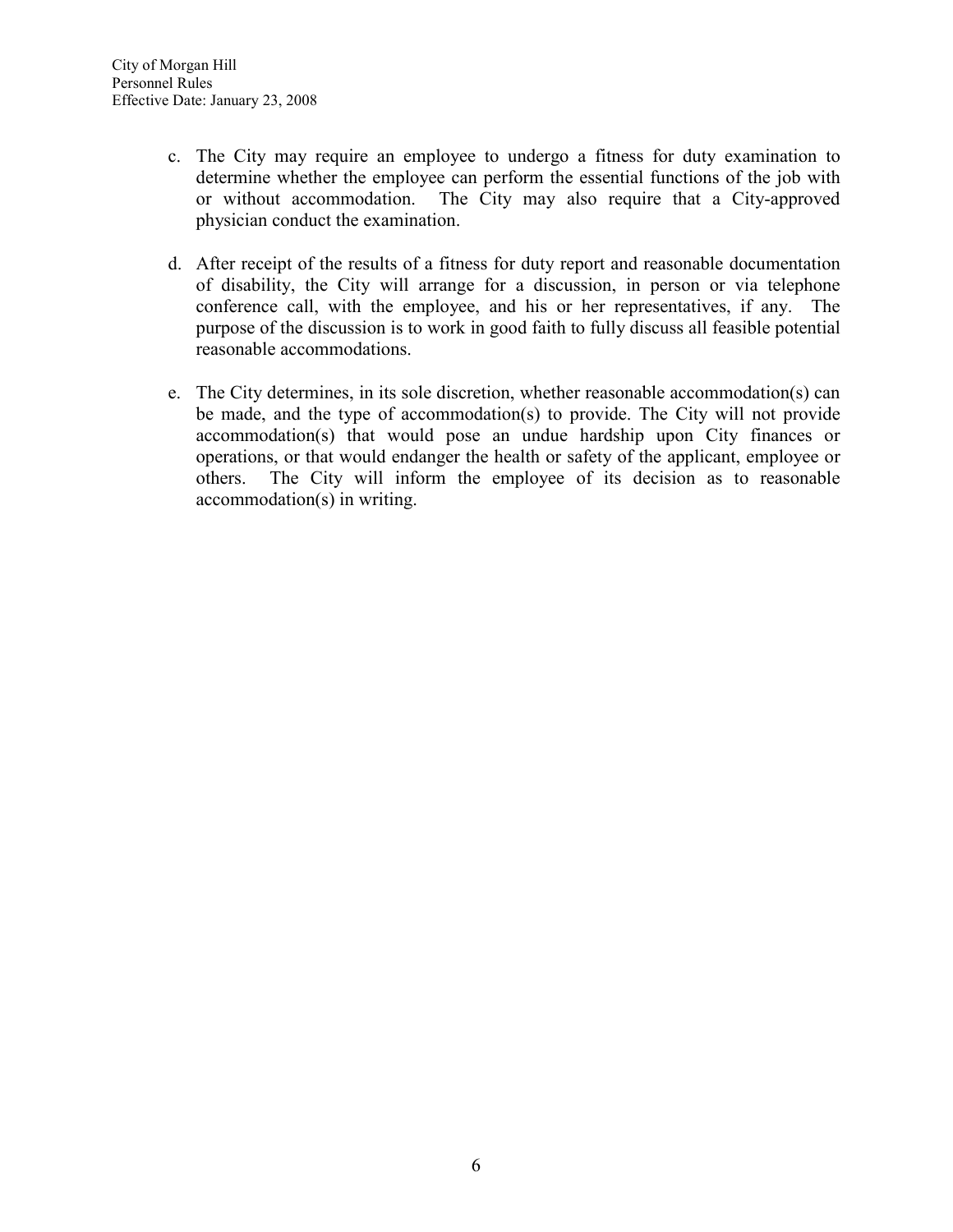## SECTION 4 CLASSIFICATION PLAN

- 4.1 The Plan: The Personnel Officer shall maintain a classification plan which shall consist of the following components:
	- a. A Classification File containing the job descriptions of all classifications. Job descriptions may include, but not be limited to job definitions, class characteristics, important and essential job functions, marginal/peripheral job functions, qualifications and job requirements, other qualifications, machine/tools/equipment used, physical demands, and environmental and atmospheric work conditions; and
	- b. An allocation list reflecting the number and departmental location of all budgeted positions included in the current adopted City Budget.
- 4.2 Classification Studies: The Personnel Officer may initiate a study to determine the appropriateness of any budgeted position's classification at any time.
- 4.3 Change in Classifications: When it is proposed by the Personnel Officer that a new classification be created, or an existing classification be changed or eliminated, the City Manager shall submit justification for approval of that action to the City Council.
- 4.4 Classification Representation: The Personnel Officer shall maintain a list of which classifications are represented and governed by the Memorandum of Understanding of each of the recognized employee organizations.
- 4.5 Unrepresented Classifications: The City has determined that certain classifications are exempt from representation by recognized employee organizations. They include:
	- a. Management, professional, and confidential classifications listed in the City Council Resolution establishing salary ranges and benefits for those classifications;
	- b. Temporary employees who serve at the will of the City Manager; and
	- c. Contract employees who serve according to the terms of their contracts.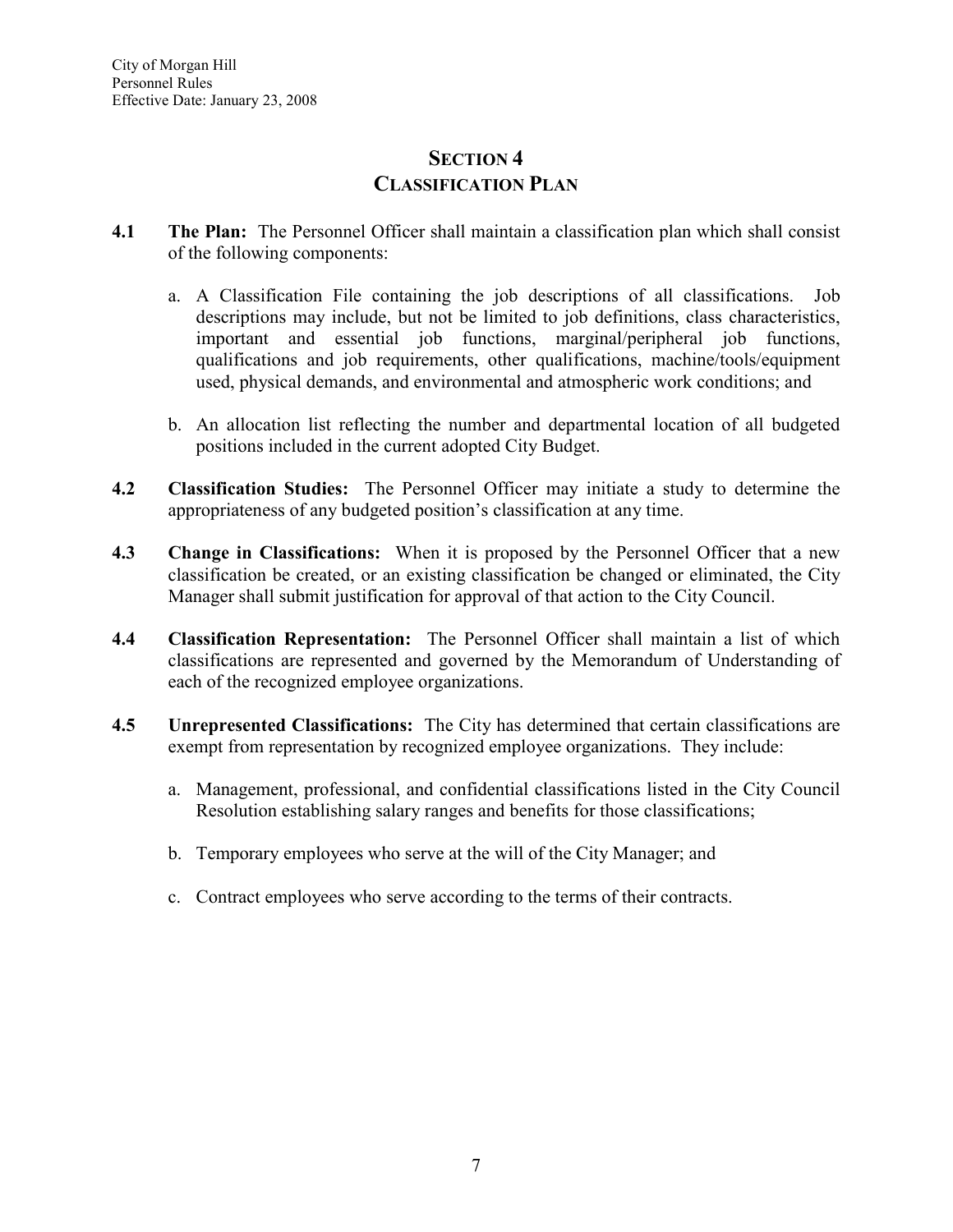## SECTION<sub>5</sub> EMPLOYMENT STATUS

- 5.1 Probationary Employment Period: All original and promotional appointments to a budgeted position shall be subject to a probationary period prior to achieving regular employment status.
- 5.2 Length of Probationary Period: All original and promotional appointments to a budgeted position shall serve a probationary period of 12 months of continuous service, without a break in service, in the classification to which they were appointed or promoted.
	- a. If the probationary period is interrupted by any authorized leave for a period of time, then the employee's probationary period shall be extended by an equal period of time upon return to work.
	- b. The probationary period may be extended by the Department Director or Personnel Officer for a period not to exceed 6 months of continuous service if it serves the objectives of probationary employment. If the Department Director or Personnel Officer determines that the probationary period should be extended, the probationary employee shall be given written notice prior to the expiration of the original probationary period.
	- c. A Performance Evaluation shall be completed prior to the completion of probation which includes the recommendation of a supervisor or manager to be appointed to regular employee status.
- 5.3 Release from Employment during Initial Probation: During the initial probationary period, an employee may be released from employment at any time with or without cause and without right of appeal. The employee shall be given written notice of release from employment prior to the end of the probationary period, but is not entitled to notice of the reasons for release during probation, an opportunity to respond to reasons for release during probation, or right of appeal.
- 5.4 Release during Probation after Promotion: If an employee fails to successfully complete the probationary period in a promotional position, the employee shall be entitled to return to the position and pay step held prior to the promotion only if there is a vacancy in the prior position. If there is no vacancy in the employee's previous classification, the employee may be assigned at the discretion of the City Manager to another vacant position for which the employee is qualified, nearest the employee's prior classification and pay range. Should no other vacant position for which the employee is qualified exist, the employee may be separated from employment and placed on a reemployment list. The employee is not entitled to notice of the reasons for release during probation, an opportunity to respond to reasons for release during probation, or right of appeal.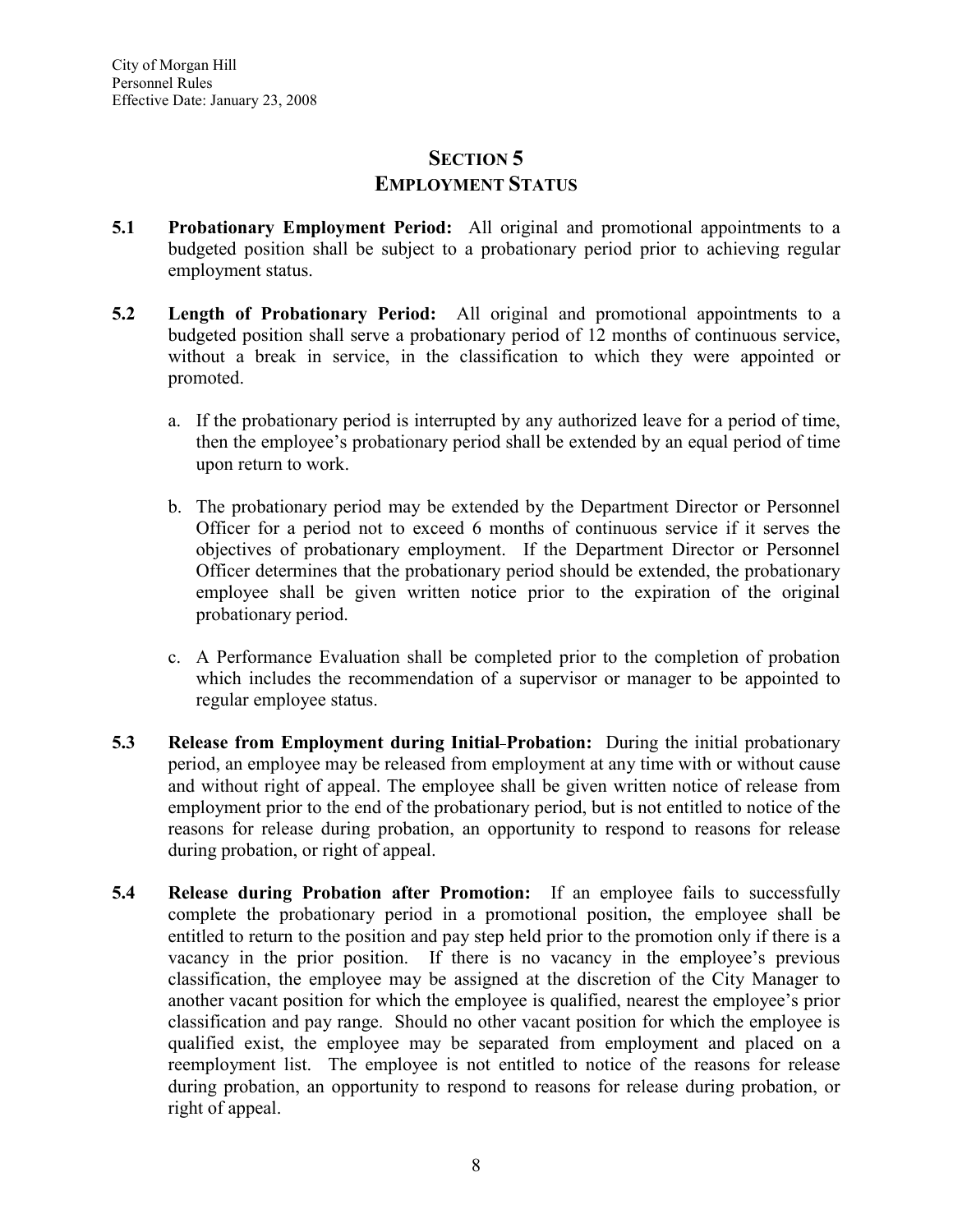- 5.5 Regular Employment Status: Employees who successfully complete their probationary period in a budgeted position shall become regular employees and shall be entitled to all the benefits provided by these rules and the current applicable Memorandum of Understanding. Regular employees may be classified as full-time or part-time employees.
	- a. Regular full-time employees are those who are scheduled to regularly work a minimum of 80 hours each bi-weekly pay period.
	- b. Regular part-time employees are those who are scheduled to regularly work less than 80 hours each bi-weekly pay period. Benefits for regular part-time employees shall be determined as authorized in the applicable Memorandum of Understanding.
- 5.6 Job Sharing: The City Manager, in consultation with the appropriate Department Director(s) and the Personnel Officer, may approve job sharing of a budgeted full time position if it is determined to be in the best interest of the city. In such cases, salary and benefits of the shared position shall be prorated between each employee to the extent reasonably possible, based upon the comparison of hours worked to 80 hours each biweekly pay period. In no case shall the total salary and sharable benefits of the shared position exceed the salary and benefits provided to a single full-time position of the same classification.
- 5.7 Temporary Employment Status: Temporary employees may be appointed in certain circumstances that may include, but are not limited to, interim appointments, those hired for a limited term, special projects, excessive workloads, seasonal needs, police officer trainees, interns, or emergency situations.
	- a. Temporary Employees serve at the will of the City Manager and may be removed at any time without cause, notice, or right of appeal.
	- b. Temporary Employees are not eligible for benefits except those mandated by law.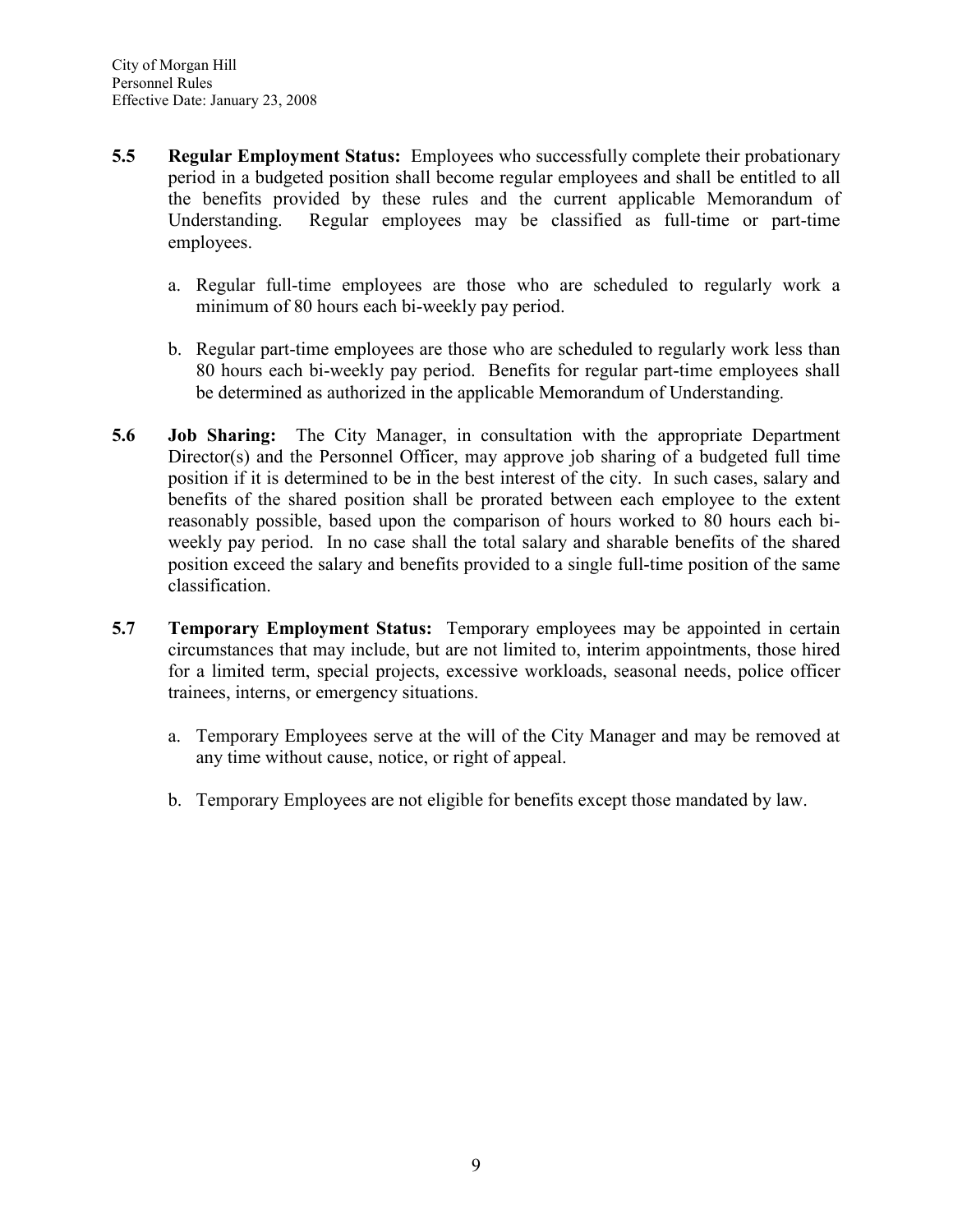#### SECTION<sub>6</sub>

## EMPLOYMENT APPLICATION, SELECTION, AND APPOINTMENT PROCESS

- 6.1 Regular Employment: Vacancies in budgeted positions may be filled by reemployment, reinstatement, promotion, transfer, demotion, an open, competitive recruitment process, or by direct appointment. The Appointing Authority shall decide in what manner the vacancy is to be filled subject to provisions of these rules and current applicable Memoranda of Understanding or Management Resolution.
	- a. An open, competitive recruitment process may include any qualified applicant, including current city employees.
	- b. When the Appointing Authority finds that it is in the best interest of the City, regular positions may be filled by promotion of qualified current regular city employees resulting from an internal recruitment.
	- c. When the Appointing Authority finds that it is in the best interest of the City due to urgency or unique situations, regular positions may be filled by direct appointment without a competitive selection process.
	- d. When considering filling positions through reemployment or reinstatement, the Appointing Authority shall ensure that the former employee currently meets all qualifications and requirements of the position at the time of reemployment or reinstatement.
- 6.2 Recruitment: Whenever a vacancy is to be filled through an internal recruitment or open, competitive selection process, the Personnel Officer shall publish appropriate job announcements advertising the position at least seven calendar days prior to the final filing date.
	- a. Announcements shall be posted on the City website and may also be delivered to such colleges, universities, employment offices, organizations, and media as the Personnel Officer deems appropriate for the position, including but not limited to, those located in or serving minority populations.
	- b. Announcements of all open, competitive and promotional positions may also be posted at various City facilities for employee's review.
	- c. In addition, the Personnel Officer may also undertake whatever other recruitment activities, including continuous recruitment, which is deemed appropriate and desirable to fill a particular position in a way which meets the goal of obtaining the most qualified employee for service in Morgan Hill.
- 6.3 Announcements: Job announcements may include but not be limited to:
	- a. Title and compensation for the position;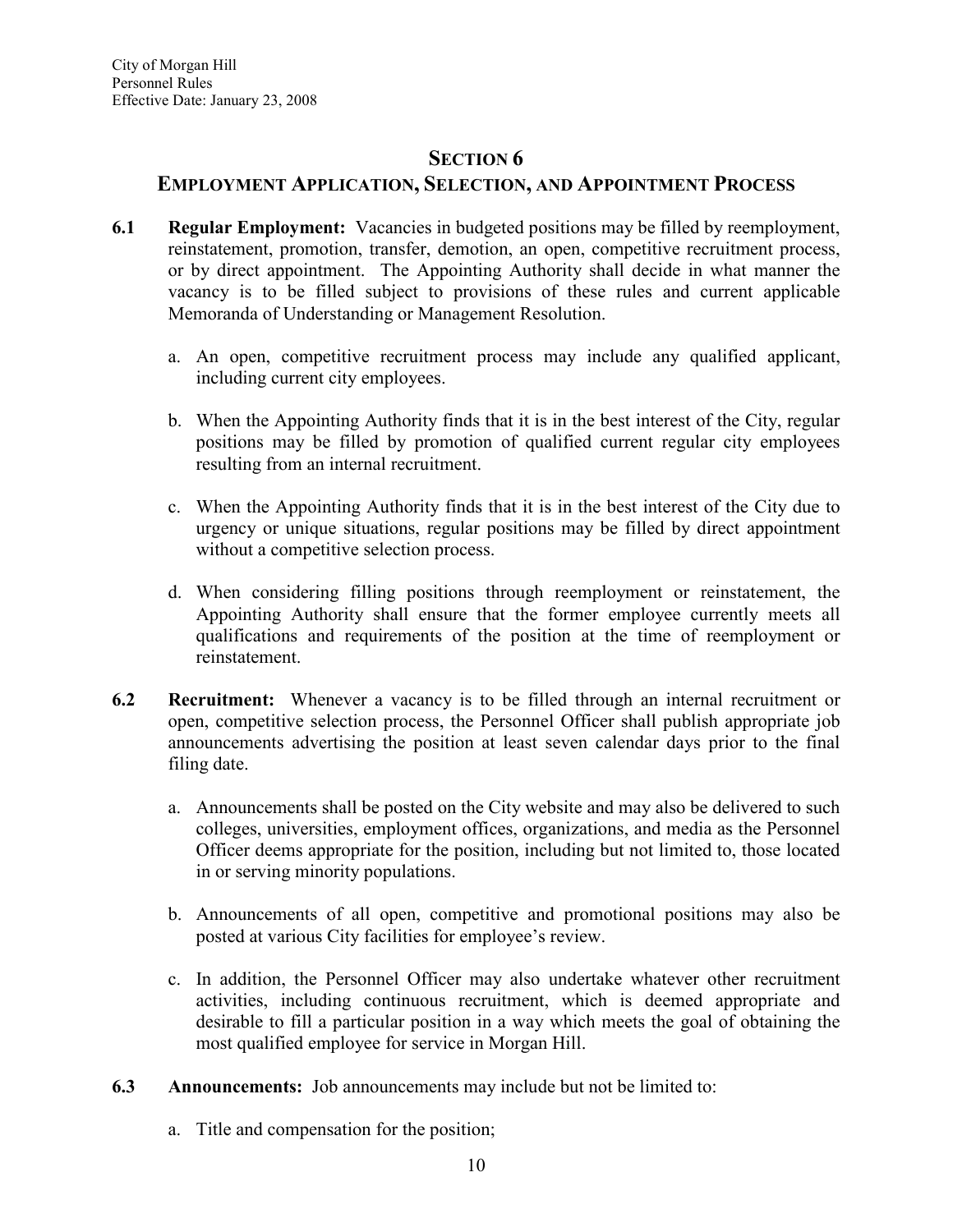- b. Nature of the position including essential duties;
- c. Job requirements, certifications and minimum qualifications;
- d. The closing date for the application, if one is established;
- e. Whether a medical and/or psychological examination will be required post-offer of employment;
- f. Summary of benefits available to employees within the announced classification;
- g. Notice of "agency shop" if the position is represented by AFSCME; and
- h. Such other information as is desirable in the discretion of the Personnel Officer.
- 6.4 Application Process: Applications for regular positions shall be made on forms provided by the City. In addition, the City may also require supplemental information as a part of the application as may be deemed appropriate. All applications must be completed in full and signed by the applicant.
	- a. If a closing date is identified in the recruitment materials, applications must be submitted to and received by the Personnel Officer either in person, by mail, by Fax, or other available electronic means no later than the closing date and time listed on the job announcement.
	- b. Applications submitted in person, by mail or by Fax must be signed by the applicant.
	- c. Applications submitted by other electronic means are considered to include an electronic signature.
	- d. If no closing date is specified in the recruitment materials, the application shall be deemed submitted at such date and time as a complete, signed application is received by the City.
- 6.5 Disqualification of Applications: The Personnel Officer may disqualify an applicant if the applicant:
	- a. Fails to submit the employment application completely and legibly within the prescribed time limits;
	- b. Has made false, deceptive, or fraudulent statements on the application;
	- c. Lacks any of the requirements, certifications, or qualifications for the position involved;
	- d. Is a relative of a City employee subject to the City's policy regarding employment of relatives, and is prohibited from working for the City in this capacity;
	- e. Is physically or mentally unable to perform the essential job functions, with or without reasonable accommodation;
	- f. Is a current user of illicit drugs, even if medically prescribed;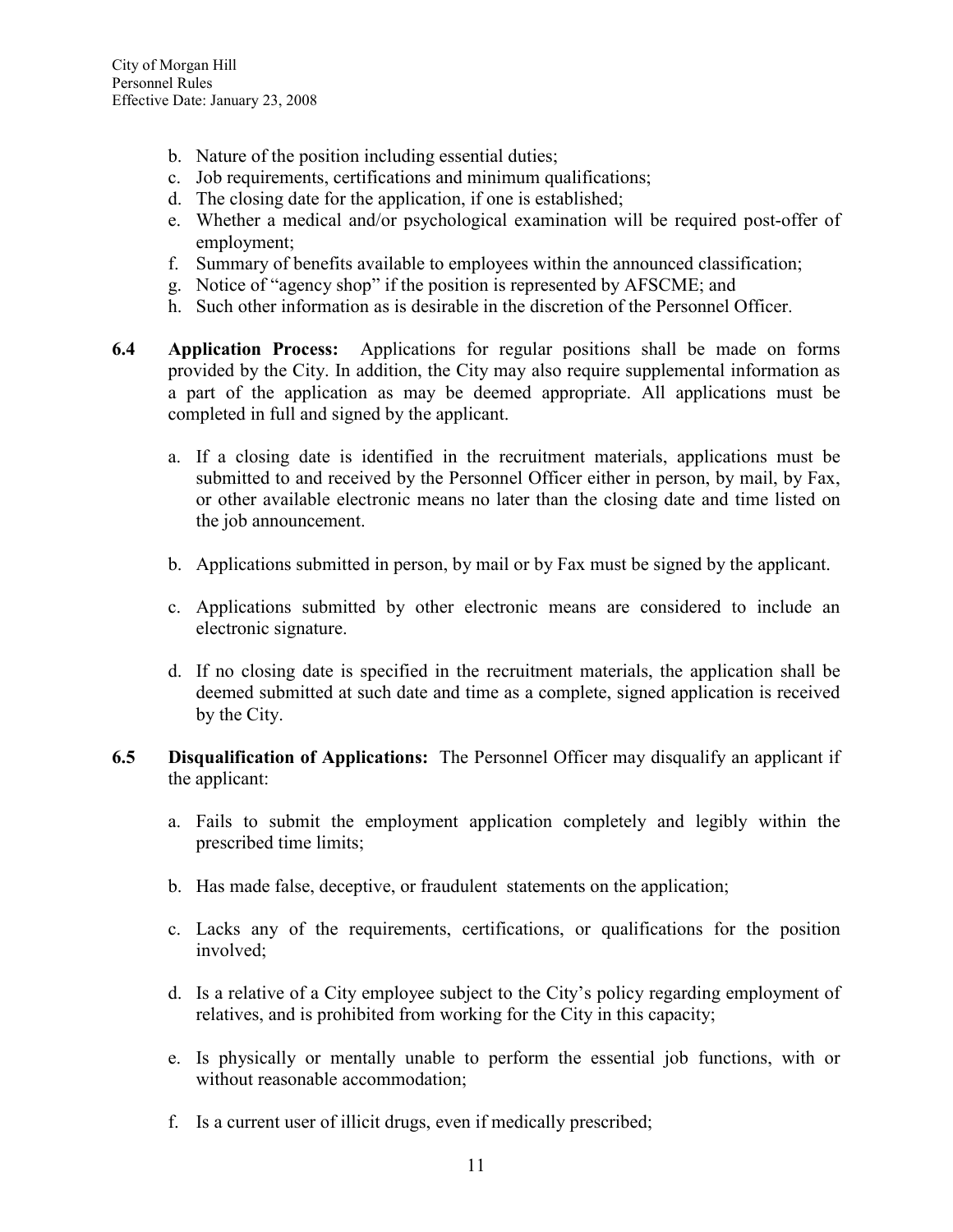- g. Has been convicted of a misdemeanor or a felony crime as prescribed by the Labor Code, including a "no contest" plea, that relates to the duties that the applicant would perform;
- h. Used or attempted to use political pressure or bribery to secure advantage in the selection process or appointment;
- i. Directly or indirectly obtained privileged or confidential information regarding selection process;
- j. Does not possess or has had his/her privilege to operate a motor vehicle in the State of California suspended or revoked, if driving is job related; or
- k. For any cause which in the judgment of the Personnel Officer would render the applicant unsuitable for the position, including a prior resignation from the City, termination from the City, or significant disciplinary action.
- 6.6 Notice of Disqualification of an Applicant: Whenever an applicant is disqualified, a notice of disqualification shall be mailed or electronically sent to the applicant by the Personnel Officer or his/her designee.
- 6.7 Application Screening: The Personnel Officer may screen submitted applications for qualifying purposes only, based on the applicants' experience, education, training, and work history as related to a particular position. If the Personnel Officer determines that including all qualified applicants in the selection process would burden the city, the Personnel Officer may then choose those applicants whom are determined best qualified for the position to be included in the selection process in order to establish the best applicant pool for the position.
- 6.8 Selection Process: The selection process involves fairly testing the qualifications of applicants through any combination of aptitude tests, other written tests, personal interviews, performance tests, physical agility tests, work samples, medical tests, and current performance if the applicant is a current City employee, or other processes.
	- a. The selection process for a given position shall be at the discretion of the Personnel Officer as deemed job related and necessary to determine the best qualified candidates.
	- b. The Personnel Officer, in consultation with the Department Director, may prepare and administer or contract with any competent agency or individual to administer any part of the selection process as is deemed most appropriate.
- 6.9 Waiver of Responsibility: Applicants who take part in physical agility or demonstration tests will be required to sign a waiver of responsibility freeing the city of all liability arising from injury incurred during the tests.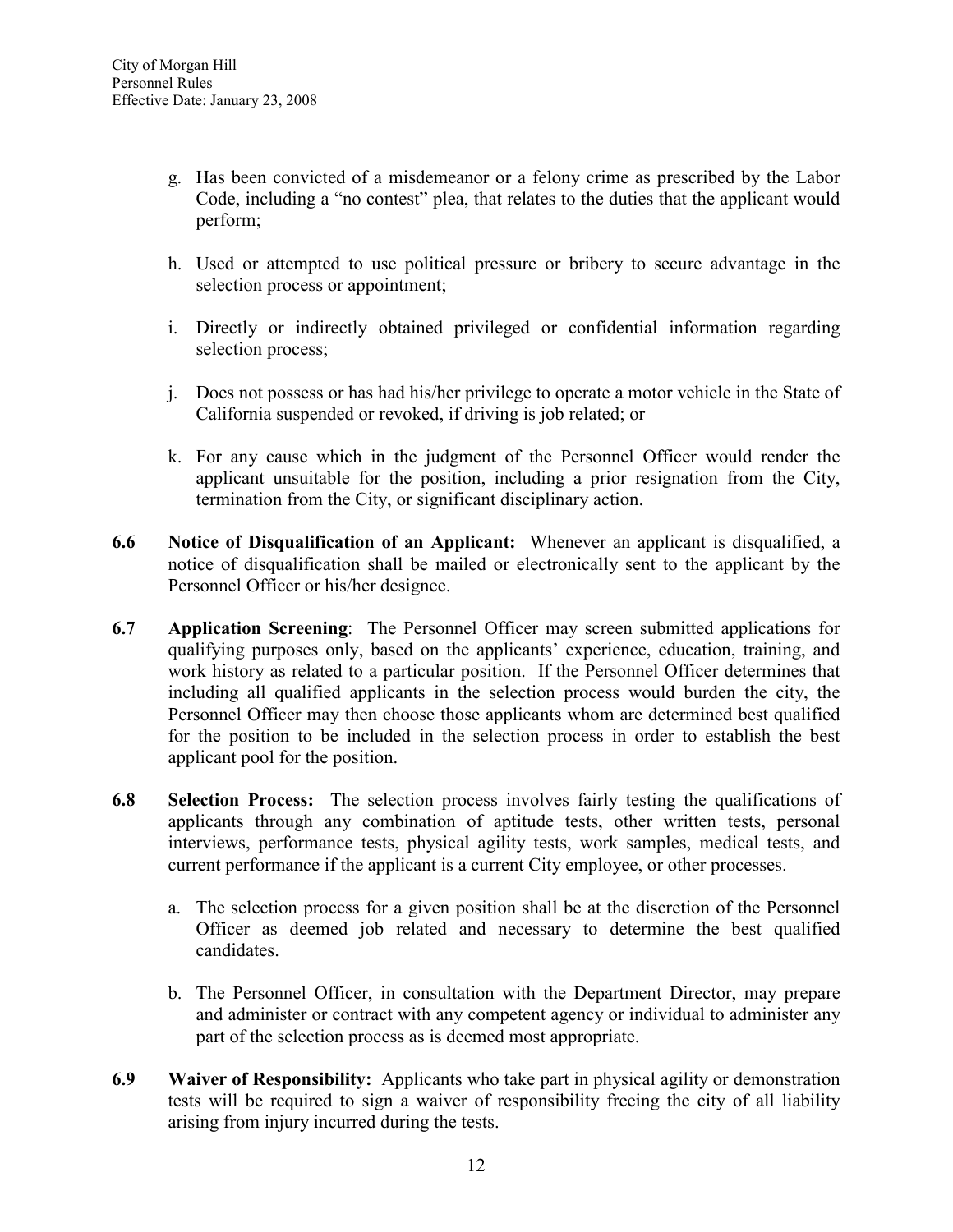- 6.10 Scoring and Qualifying: Failure to meet established standards described in the job announcement or in any one part of the selection process may disqualify the applicant from subsequent parts of the process. An applicant's final standing in a given process shall be determined as either "qualified" or "not qualified." This shall be based on numerical scores of any tests requiring them and/or the assessment of raters regarding the applicant's ability to perform bona fide job duties, qualifications and requirements.
- 6.11 Final Applicant Pool: The Personnel Officer shall prepare a final applicant pool consisting of an alphabetical list of applicant names that successfully completed an open, competitive or promotional selection. Notwithstanding any other provision of these rules, if there are fewer than three names in an applicant pool, the Personnel Officer may abolish the pool and fill the position(s) by any method permitted by these Personnel Rules.
- 6.12 Applicant Pool Duration: Applicant Pools may remain in effect for up to 6 months. The Personnel Officer may extend the pool for up to one year if not exhausted or abolished. The Personnel Officer may abolish or extend the pool at any time prior to the expiration of the pool if it is determined to be in the best interest of the City to do so.
- 6.13 Removal of Names from an Applicant Pool: The Personnel Officer shall remove the name of any applicant in an applicant pool at the written request of the applicant or if the applicant fails to respond to a notification of an opening within seven calendar days. It shall be the responsibility of the applicant to keep the Personnel Officer informed of his/her current address and telephone number.
- 6.14 Employment Offers and Post-Employment Offer Examinations: After consultation with the Department Director, the Personnel Officer may extend a conditional employment offer to any applicant in the applicant pool who has been determined to be best qualified based on bona fide job duties and requirements of the position.
	- a. Such offers are contingent upon the applicant successfully completing any postemployment offer examinations as the Personnel Officer may deem job related, appropriate and necessary for the specific position.
	- b. Applicants must accept or reject the conditional employment offer in writing to the Personnel Officer within seven calendar days of the offer.
- 6.15 Appointments: The Appointing Authority shall make final appointments. After consultation with the Department Director, the Appointing Authority may appoint any applicant in the specified applicant pool.

The applicant accepting the appointment shall report to the Personnel Officer at the date and time designated by the Personnel Officer; otherwise the applicant shall be deemed to have declined the appointment.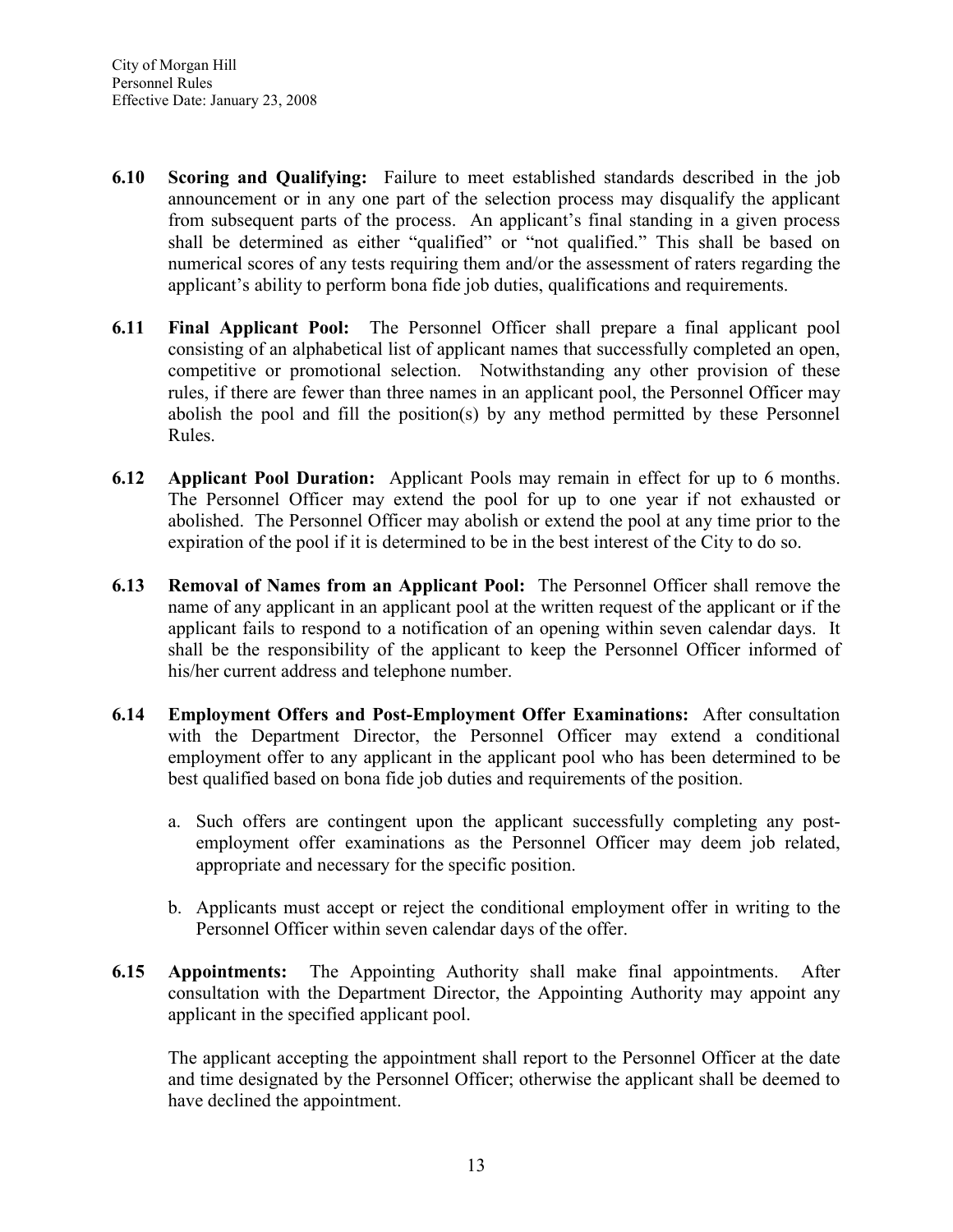## SECTION<sub>7</sub> COMPENSATION PLAN

- 7.1 Compensation Plan: The compensation plan and salary structure for each classification shall be established as follows:
	- a. For regular employee classifications represented by recognized employee organizations, compensation shall be established with salary schedules in multiple steps as delineated in the applicable Memorandum of Understanding adopted by the City Council.
	- b. For regular employee management, professional and confidential classifications, compensation shall be established with salary ranges by resolution of the City Council.
	- c. For temporary employee classifications, salary ranges shall be established by resolution of the City Council.
	- d. For persons engaged under contract, compensation shall be established according to the terms of the contract.
- 7.2 Salary upon Original Appointment: Upon original appointment to a classification as a City employee, the employee may be assigned either the first step in the salary schedule that is comprised of multiple salary steps, or the lowest salary in a salary range that contains no steps.
	- a. The Department Director may assign a higher salary up to Step C in a salary schedule or the midpoint of a salary range based on the employee's qualifications and prior experience, provided that it is determined to be in the best interest of the City.
	- b. The Department Director may assign a salary higher than Step C or the midpoint in a salary range only if approved by the City Manager.
- 7.3 Salary upon Promotion or Reclassification: Upon promotion or appointment to a new classification with a higher salary range, the employee shall be assigned a salary step in a salary schedule or salary within a salary range, which produces the equivalent of at least 5% above the employee's former salary. This provision, however, shall not result in a salary in excess of the highest salary for the new classification.
- 7.4 Salary upon Voluntary Demotion: Upon voluntary demotion to a classification with a lower salary schedule or range, the employee, at the discretion of the Appointing Authority, may be assigned the salary step which the employee held in his/her former classification, or to a salary which is comparable to the salary held in his/her former classification provided it does not exceed the maximum salary for the new classification's salary range.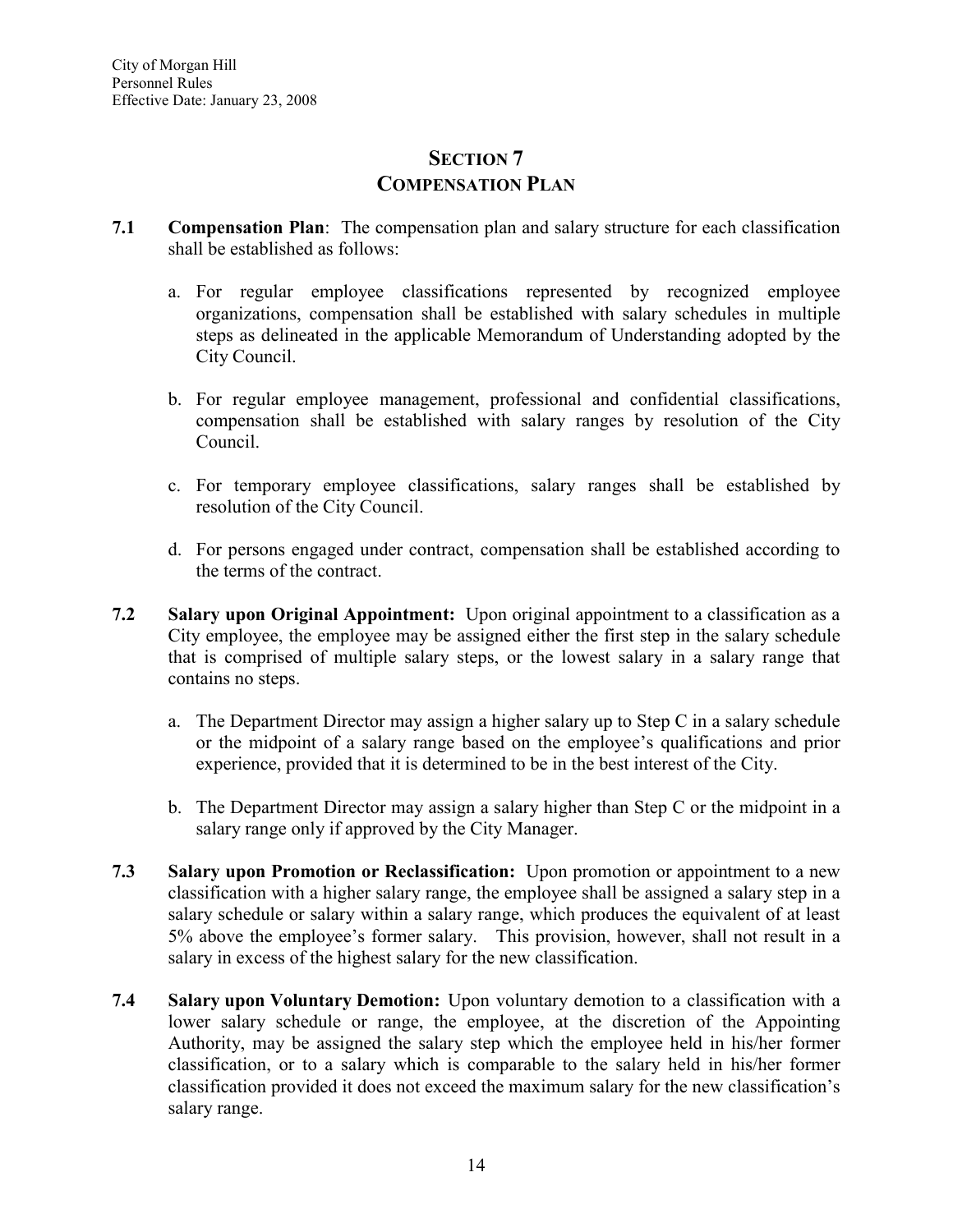7.5 Reclassification and "Y" Rate: With approval of the Appointing Authority, an employee may be "Y" rated when his/her present salary exceeds the salary schedule or range assigned to the new classification to which he/she is being reclassified, or if his/her present classification is being assigned a new salary schedule or range.

When an employee is "Y" rated, his/her current salary will remain the same until the salary schedule or range assigned to the new classification exceeds the salary the employee earned at the establishment of the "Y" rate. The employee's salary may then be increased to any higher level in the new salary schedule or range.

- 7.6 Eligibility for Merit Increases: An employee may be eligible to receive a merit increase at the discretion of the Department Director as follows:
	- a. After the first six months after original appointment to a classification or promotional appointment to a new classification, provided the employee demonstrates overall performance above expectations or outstanding performance on his/her most recent performance evaluation.
	- b. After the first 12 months after original appointment or promotional appointment to a new classification, whether or not a merit increase was granted after the first six months after original or promotional appointment to a classification.
	- c. Thereafter, on the anniversary date of original appointment or the anniversary date of the employee's promotion or reclassification.
	- d. At any other time the Department Director, with the approval of the City Manager, determines a merit increase is warranted.
	- e. In no case shall an employee be eligible for a merit increase which exceeds the maximum salary range of the employee's classification.
- 7.7 Granting of Merit Increase: Merit increases may be granted at the discretion of the Department Director based on the following:
	- a. A merit increase of one salary step in a salary schedule or up to a 5% increase in a salary range may be granted provided the employee demonstrates overall satisfactory performance on his/her most recent performance evaluation.
	- b. A merit increase of greater than one salary step in a salary schedule or greater than 5% up to 10% in a salary range may be granted with approval of the City Manager, provided the employee demonstrates overall performance above expectations or outstanding performance on his/her most recent performance evaluation.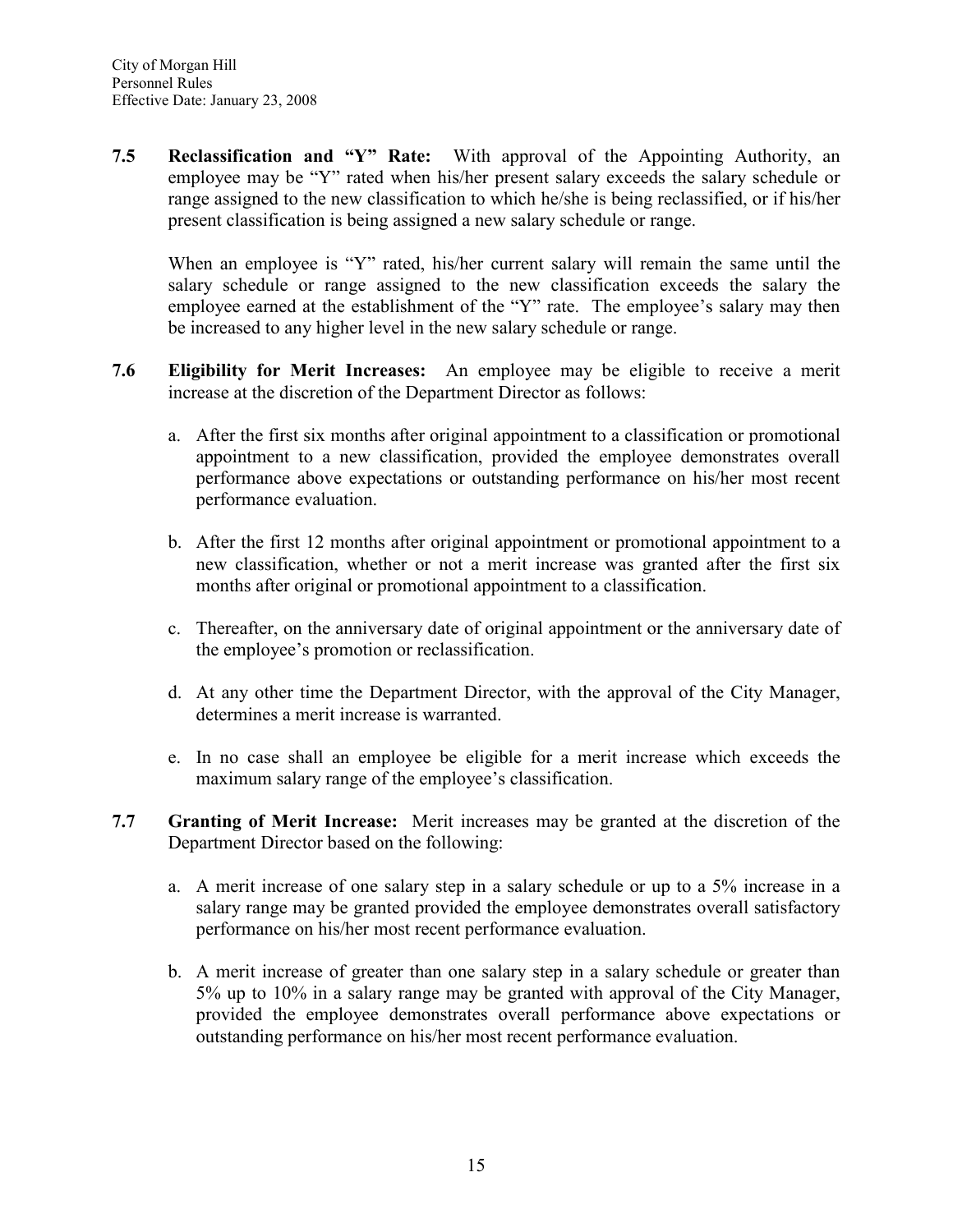#### SECTION<sub>8</sub> PERFORMANCE EVALUATIONS

- 8.1 Performance Evaluations: Each employee shall be periodically evaluated based on job performance dimensions. Employee evaluations are an important tool used by supervisors, managers, and employees. They are necessary to justify salary increases or other personnel actions and are a resource upon which to base career advancement judgments. They are an equally valuable source of feedback, encouragement, and direction to the individual employee. Documenting good performance recognizes hard work, and pointing out development or improvement needs can guide solid performance and career advancement.
	- a. Performance Evaluations shall be completed on evaluation forms determined by the Personnel Officer, or the City Manager.
	- b. Employees shall be evaluated by their immediate supervisor and/or other supervisors or managers as appropriate. The supervisor shall discuss the evaluation with the employee, including the employee's strengths and weaknesses and overall performance.
	- c. Both the supervisor and the employee shall sign the evaluation form to acknowledge its contents. An employee's signature does not necessarily mean that he/she fully endorses the contents of the evaluation.
	- d. The employee may submit written comments regarding the evaluation or request to speak to the Department Director or Personnel Officer regarding the evaluation.
	- e. The Department Director shall review the Performance Evaluation for accuracy and completeness. Once the Department Director has determined the evaluation is accurate and complete, he/she will sign it and forward it to the Personnel Officer in a timely fashion.
	- f. Performance Evaluations shall not be subject to any grievance and/or appeal process.
- 8.2 Frequency of Performance Evaluations: Performance Evaluations shall be completed at a minimum after the first six months and the first 12 months an employee is assigned to his/her original classification or new classification, and should be completed annually thereafter. In addition:
	- a. Performance Evaluations may be conducted more frequently at the discretion of the Department Director.
	- b. Performance Evaluations should be completed prior to the date when an employee is eligible for a merit increase. However, if the employee's performance is such that a merit increase is not justified, a performance evaluation shall be completed prior to the date when an employee would otherwise be eligible for a merit increase.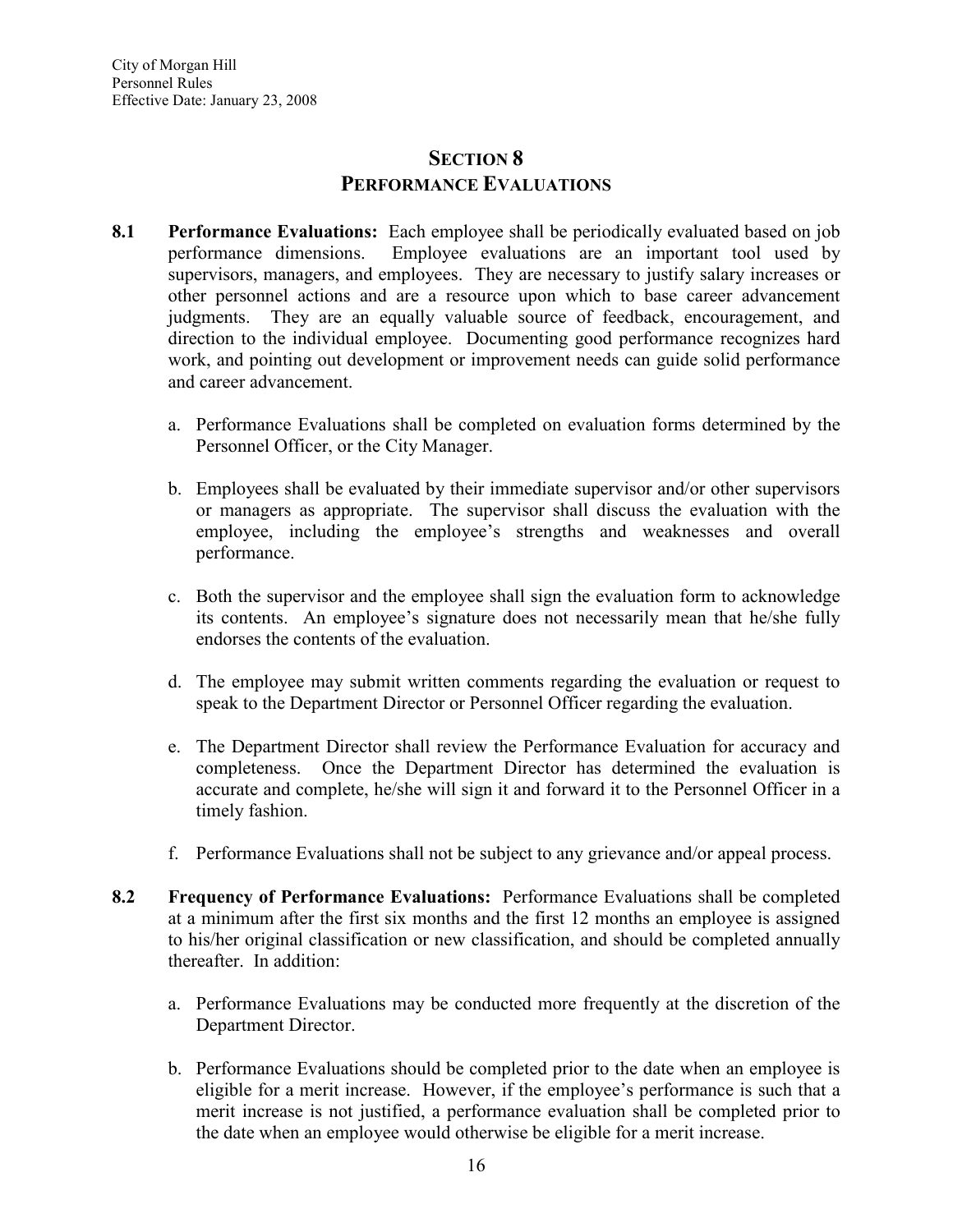- c. Performance Evaluations shall be completed prior to the completion of probation which includes the recommendation of a supervisor or manager to be appointed to regular employee status.
- 8.3 Maintenance of Evaluations: Performance Evaluations and any written employee responses to them shall be maintained in the employee's personnel file.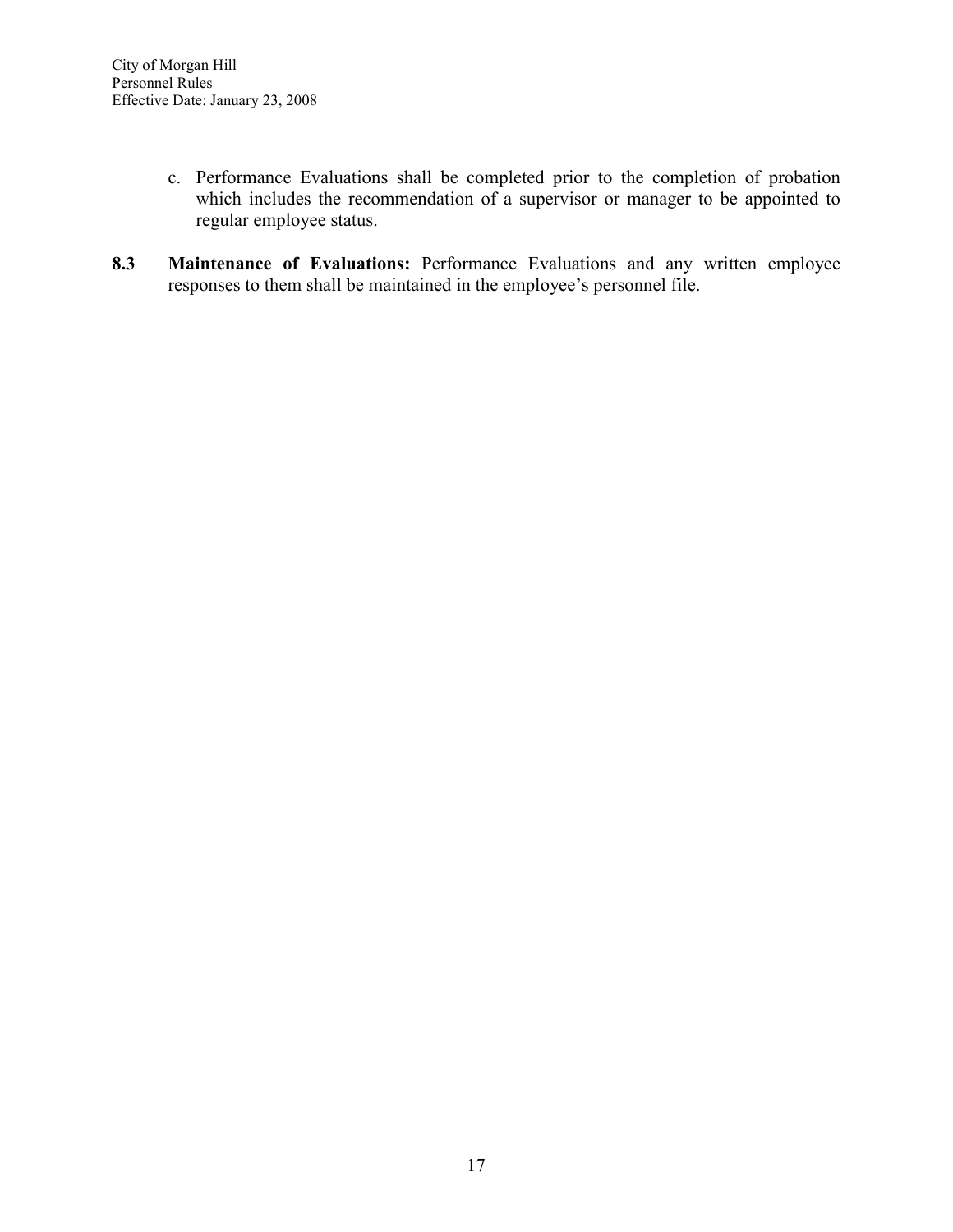## SECTION<sub>9</sub> ATTENDANCE AND LEAVES

- 9.1 Attendance Requirements: Employees shall be in attendance for work in accordance with these rules, City policy regarding Alternative Work Schedules and the current applicable Memorandum of Understanding regarding hours of work, leave and related provisions. Department Directors or their designees are responsible to maintain employee attendance records which shall be transmitted to the Finance Department on approved forms.
	- a. An authorized absence is defined as permission to be absent from duty for a specified purpose with the right to return before or upon the expiration of the leave period. Any unauthorized absences may be cause for disciplinary action, up to and including termination.
	- b. Except in extraordinary circumstances, employees who are unable to report for work at the beginning of their established shift shall notify their supervisor at least 30 minutes prior to the commencement of that shift, or at such time as indicated in any current applicable Memoranda of Understanding.
	- c. Failure to report to work for three consecutive work days (or shifts for which the employee is scheduled to work) without giving notice to the City will be considered a voluntary resignation of employment due to job abandonment as outlined in Section 10.7 of these rules.
- 9.2 Administrative Leave: Whenever the Department Director or designee determines it is necessary to temporarily remove an employee from the workplace, he/she may place the employee on administrative leave with pay until the reason for the leave is resolved.
- 9.3 Sick Leave: Sick leave is leave from duty which may be granted by the City because of illness, injury, exposure to contagious disease to the employee, the employee's immediate family requiring the employee's attendance, or medical, dental and optical appointments to the extent that such appointments cannot be scheduled outside the work day. The administration of sick leave shall be governed by City administrative policies.
- 9.4 Other Leaves: The City shall grant leaves including, but not limited to, the following:
	- a. The City shall comply with state and federal law and with applicable City Administrative Policies and Procedures with respect to absences and leaves granted in accordance with:
		- 1) The Americans with Disability Act;
		- 2) Family Care and Medical Leave Acts;
		- 3) Military Leave;
		- 4) Pregnancy Disability Leave;
		- 5) School Leave; and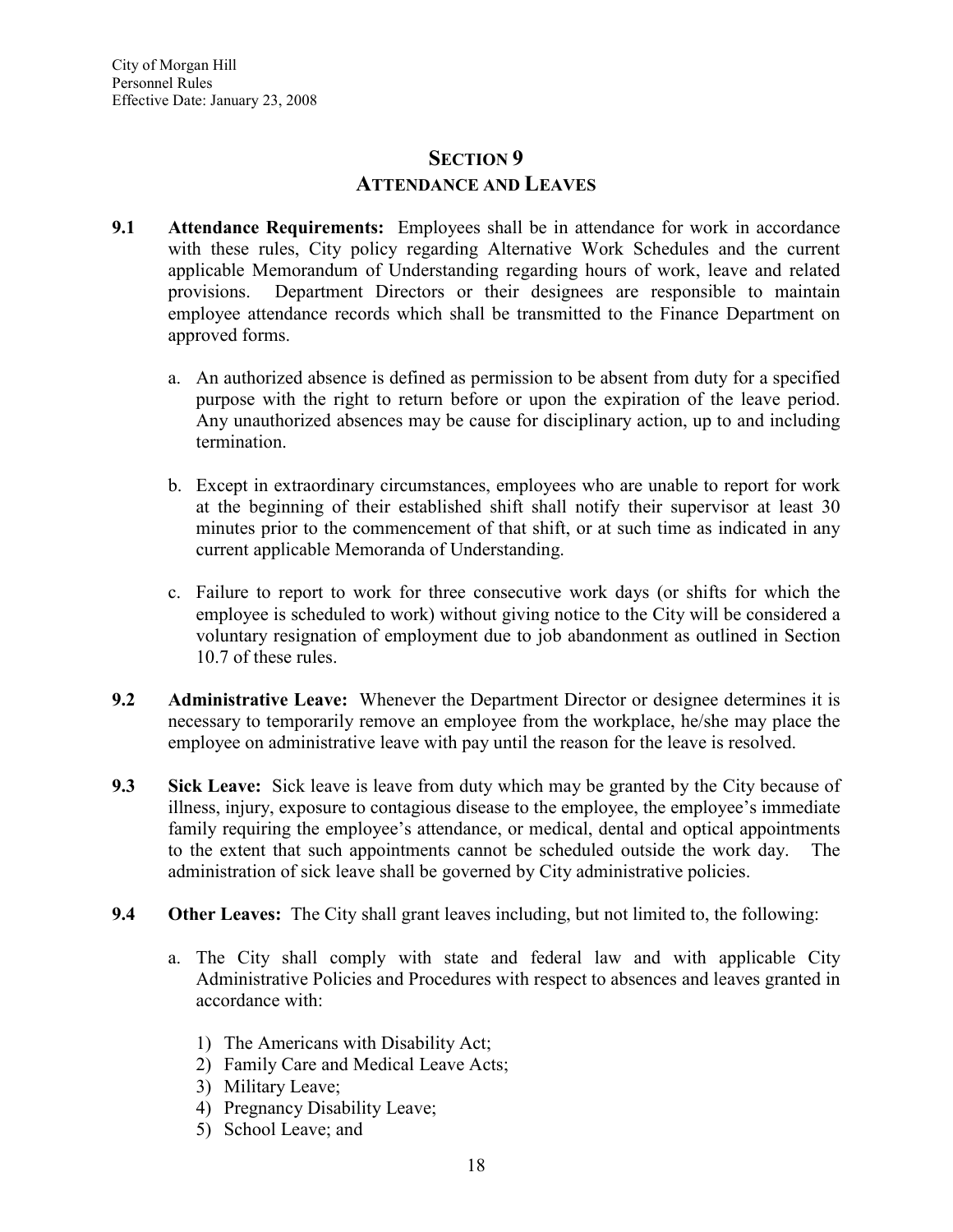- 6) Time off to Vote.
- b. Holidays, vacations, and bereavement leave shall be governed by the terms of the applicable Memoranda of Understanding and Management Resolution.
- c. Employees who are required to serve as jurors during the period that such service is required. Employees shall be paid the difference between their full salary and any payment received by them for jury duty, except travel pay.
- d. Employees who are subpoenaed to appear in court in a matter regarding an event or transaction which they witnessed or investigated in the course of duty shall do so as part of their regular work duties. Employees subpoenaed to appear in court regarding a matter unrelated to their official capacity as an employee shall be permitted to either take time off without pay or they may use accrued personal leave, administrative leave, compensatory time off, or vacation.
- 9.5 Leaves of Absence without Pay: Upon the written request of an employee who has successfully completed probation, a leave of absence without pay may be granted by the City Manager at the recommendation of the Department Director. Employees shall not be entitled to a leave of absence as a matter of right.
	- a. The request for a leave of absence without pay shall state the specific reason for the request, the date when the employee desires to begin the leave, and the probable date of return.
		- 1) Such leaves shall not be granted or used for the purpose of pursuing or accepting other employment.
		- 2) The City Manager may find it in the City's best interest to grant an employee a leave of absence without pay to temporarily provide services to another government agency. Leaves granted for this purpose shall not impact the employee's seniority regardless of the length of the leave.
	- b. The City Manager may grant a leave of absence without pay for a specified period not to exceed one year. The City Manager may extend the term of the leave after reexamining the reasons for the leave of absence.
	- c. Nothing contained in these rules shall limit or prevent the granting of a leave of absence without pay for an indefinite period of time to any employee who is injured on the job or has a serious illness, or mental or physical impairment, even though the employee does not meet the completion of probation requirement specified above.
	- d. Employees who have been granted a leave of absence without pay are required to remain in contact with their designated Department supervisor or manager. At minimum, employees shall provide addresses, phone numbers, email address where they can be easily reached if necessary while on leave.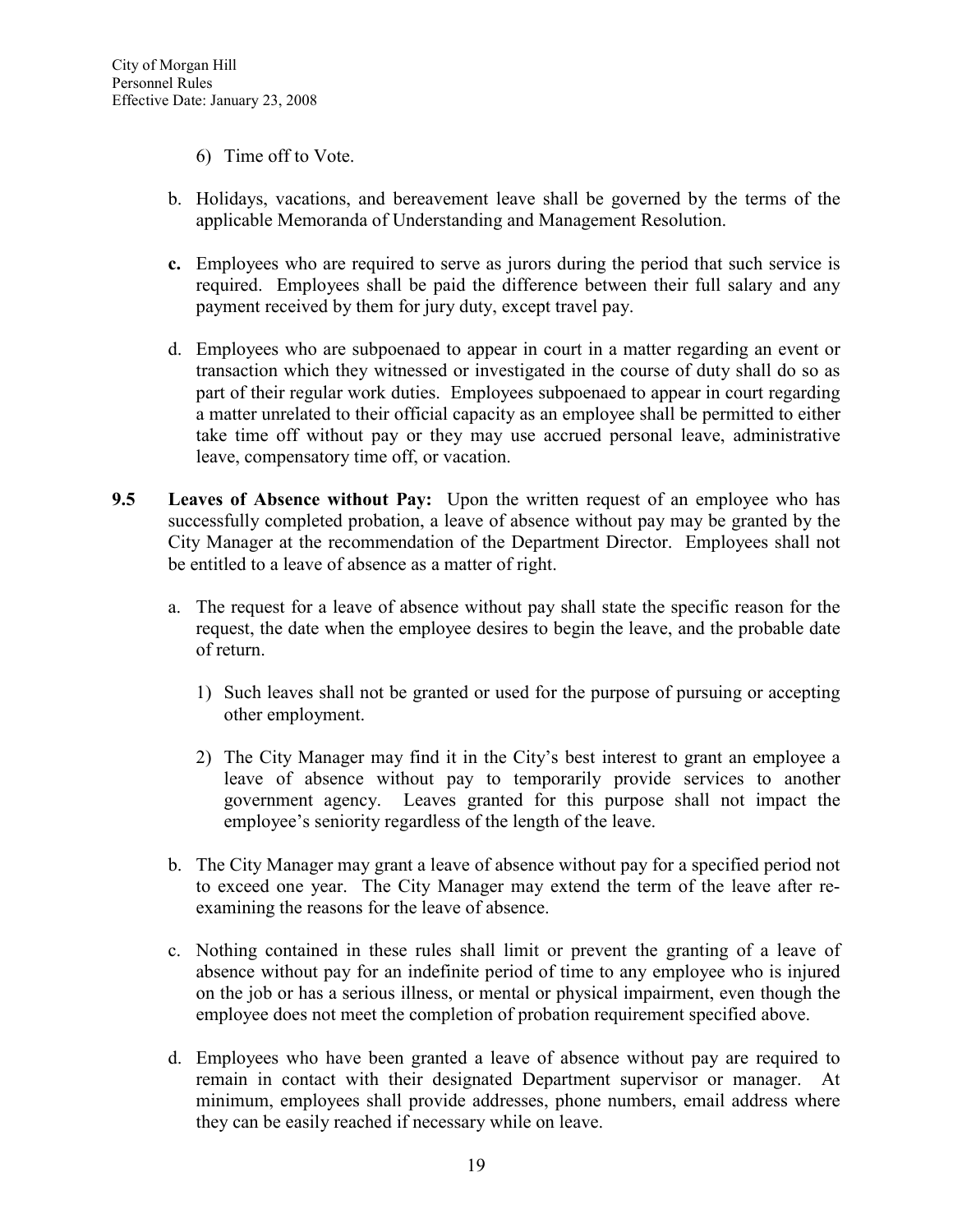- e. Employees on a leave of absence without pay shall provide advanced written notice if he or she will be requesting additional unpaid time off from work.
- f. Failure of the employee to return to employment upon the termination of any authorized leave of absence without giving notice to the City will be considered a voluntary resignation of employment due to job abandonment as outlined in Section 10.7 of these rules.
- g. An authorized leave of absence without pay for a period of 30 days or less shall not be construed as a break in seniority or employment.
- h. An authorized leave of absence without pay for a period of greater than 30 days shall be considered a break in service, however the employee shall retain certain rights as follows:
	- 1) All seniority and leave credits shall be retained at the levels existing as of the effective date of the leave;
	- 2) Vacation credits, sick leave credits, increase in salary, all other paid leaves, holidays and fringe benefits and other similar benefits shall not accrue during the period of absence;
	- 3) The City shall not be required to maintain contributions toward group insurance or retirement coverage; and
	- 4) To the extent provided by state or federal law, employees shall be reinstated to their former position or to a comparable position for which the employee is qualified if the former position is abolished during the period of leave.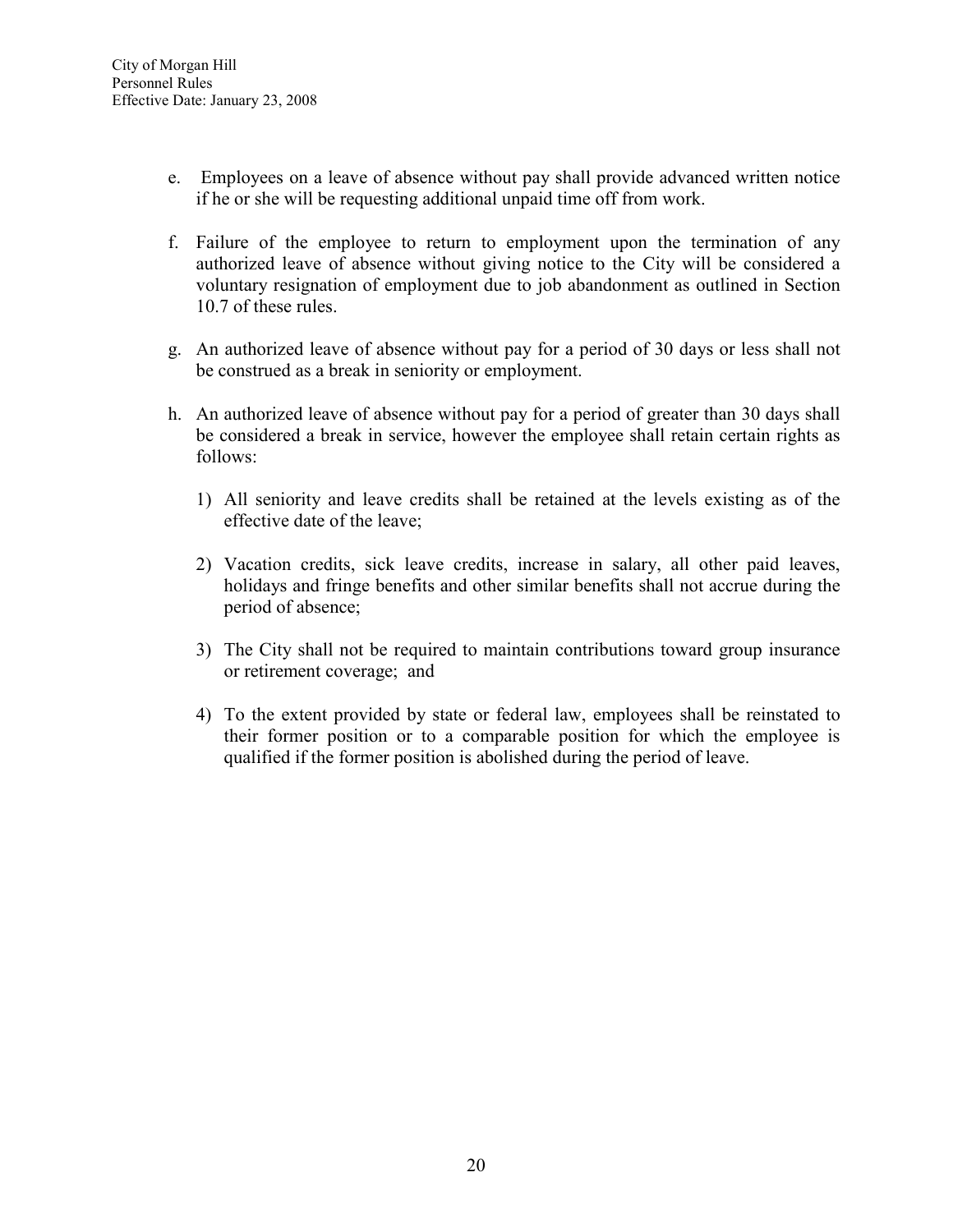## SECTION 10 NON-DISCIPLINARY PERSONNEL ACTIONS

- 10.1 Promotion: A regular employee may be promoted to a higher classification according to the process outlined in Section 6 of these rules. Upon promotion, the employee shall receive a new anniversary date and shall be required to serve a probationary period in that classification.
- 10.2 Appointment to an Acting Position or Out of Class Assignment: The Department Director or the Appointing Authority may appoint a regular employee to serve in an acting position or out of class assignment to perform duties of a higher classification than that which they are regularly employed. The employee shall be compensated in accordance with the applicable Memoranda of Understanding or City Council Resolution governing management, professional, and confidential employees, provided that the employee is assigned to the acting position or out of class assignment for a period of at least 15 consecutive work days or 120 consecutive work hours.

Time worked in an acting position or out of class assignment shall not earn credits toward seniority or the completion of probationary requirements in the higher class and does not change the employee's FLSA exemption status.

- 10.3 Voluntary Transfers and Demotions: A regular employee may apply for transfer or demotion to another vacant position in the same or lower classification for which the employee is qualified.
	- a. Employees may initiate a request for transfer or demotion by submitting a written memo to the Personnel Officer.
	- b. The Personnel Officer shall notify the appropriate Department Directors of the employee's request to transfer or demote.
	- c. The employee may be transferred or demoted at the discretion of the Department Director for whom the employee now works and the Department Director for whom the employee wishes to work.
	- d. Employees who are voluntarily transferred or demoted must serve a 12 month probationary period in the new position.
- 10.4 Temporary Modified (Light Duty) Work Assignment: Employees who are unable to perform the full scope of their normal job duties due to an injury or illness may be assigned, on a case by case basis, to temporary modified work assignments. Such assignments shall be consistent with their functional limitations in accordance with the procedures listed in the employee's current Memorandum of Understanding provided that: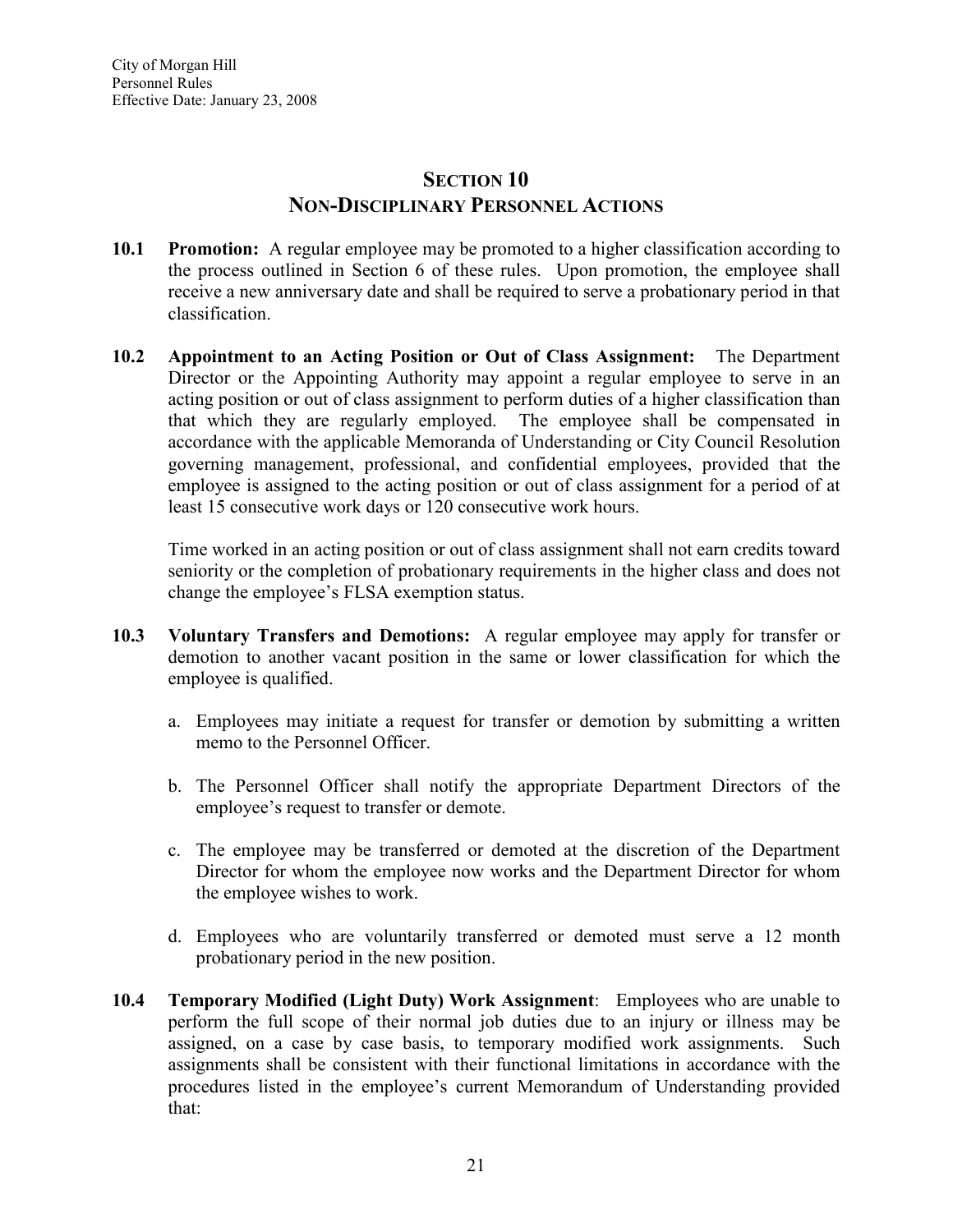- a. A temporary modified work assignment is available and may be accommodated without adverse consequences to the City or disruption in services or operations;
- b. The City may change regular days off and work hours while the employee is assigned to the temporary modified work assignment;
- c. No temporary modified work assignment shall extend for more that 90 days without the approval of the City Manager; and
- d. No temporary modified work assignment creates any employee entitlement to assignment in a light duty position.
- 10.5 Involuntary Transfers and Demotions: The City may elect to involuntarily transfer or demote an employee to another vacant position in the same or lower classification for non-disciplinary reasons such as reorganization, budgetary necessity, the good of the City, or if the employee is no longer qualified to perform the duties of the employee's current classification.
- 10.6 Resignation: Employees wishing to resign from employment may do so orally or in writing to their supervisor, Department Director, or the Appointing Authority. The resignation becomes final when first accepted by the supervisor, Department Director, or the Appointing Authority. Once a resignation has been accepted, it cannot be withdrawn.
- 10.7 Job Abandonment: An employee who fails to report to work for three consecutive work days (or shifts for which the employee is scheduled to work) without giving notice to the City will be considered a voluntary resignation of employment because of job abandonment, even if a coworker or supervisor covers the shift or otherwise arranges for coverage of the shift.
	- a. The City shall send a registered letter to the employee's last known address of record notifying them of the City's intent to accept their voluntary resignation from employment due to job abandonment.
	- b. The employee shall be reinstated provided the employee satisfactorily shows that his/her failure to report to work was the result of reasonable extenuating circumstances beyond the employee's control.
	- c. Employees have no right of appeal if deemed to have resigned as a result of job abandonment.
- 10.8 Layoff: Layoffs may occur in one of two ways:
	- a. The City Council may abolish any budgeted position due to a lack of funds, work, or need. Whenever it becomes necessary to abolish any budgeted position, the employee holding such position may be laid off or demoted without disciplinary action and without right of appeal; or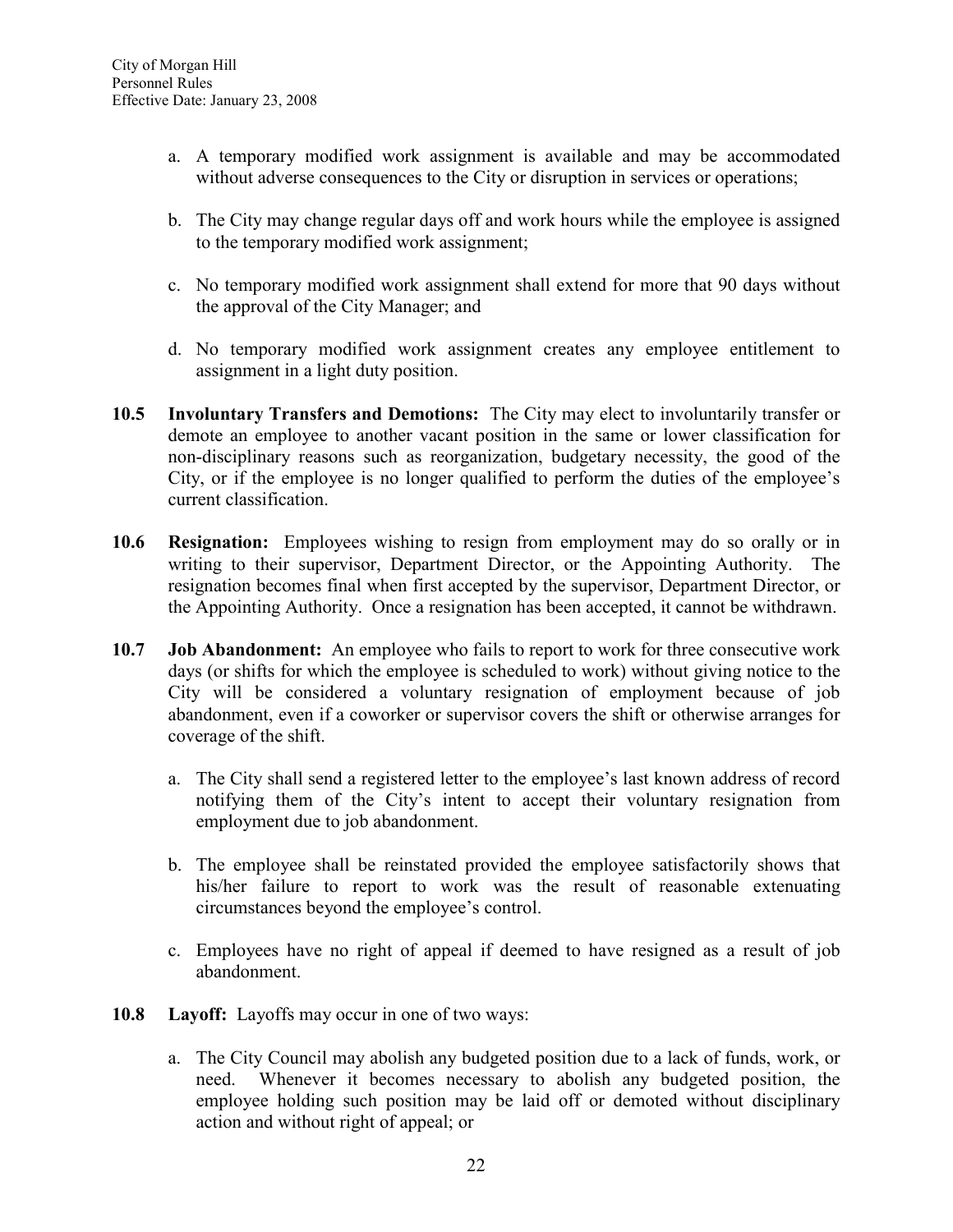- b. The City Manager may determine that there are insufficient funds, work, or need to maintain an employee in a currently budgeted position. The budgeted position may be vacated without being abolished and the employee holding such position may be laid off or demoted without disciplinary action and without right of appeal.
- 10.9 Layoff Procedure: The layoff of employees resulting from the elimination or vacating of positions shall be governed by the following procedure:
	- a. The order of layoff in the effected classification or classifications shall be:
		- 1. Temporary employees;
		- 2. Probationary employees; then
		- 3. Regular employees.
	- b. Layoffs of regular employees shall be made from within the effected job classification in reverse order of seniority within that classification, including active military leave. Where seniority within classification is equal between two or more effected employees, the order of layoff shall be determined by the following means:
		- 1) Seniority in the City;
		- 2) If seniority in the City does not break the tie, seniority will be determined by an appropriate random means of selection (lot, coin flip, etc.).
	- c. Probationary and regular employees who are scheduled to be laid off under this procedure shall receive at least twenty-one calendar days written notice to this effect.
- 10.10 Transfer or Demotion in Lieu of Layoff: In lieu of layoff, an employee may apply for transfer or demotion to a vacant position in the City which the City intends to fill and for which the employee is qualified. Such actions shall be governed by the terms of section 10.3 of these rules, and in no event shall result in an employee being placed in a classification carrying a higher maximum rate of pay. If two or more employees have requested transfer or demotion to the same vacant position and the City has determined they are both qualified to fill it, the more senior employee shall receive preference. For purposes of this section, total time in the City shall be utilized in determining seniority. If seniority in the City does not break the tie, seniority will be determined by an appropriate random means of selection (lot, coin flip, etc.)
- 10.11 Displacement of Employees in Lieu of Layoff: Within ten days from the date layoff notices are issued, an employee who would otherwise be laid off, and who has performed satisfactorily as reflected on their most recent performance evaluation, may elect to displace an employee in a classification carrying a lower or the same maximum rate of pay; provided, however, that the displacing employee must have held regular status in such classification and have greater time in the classification and directly related higher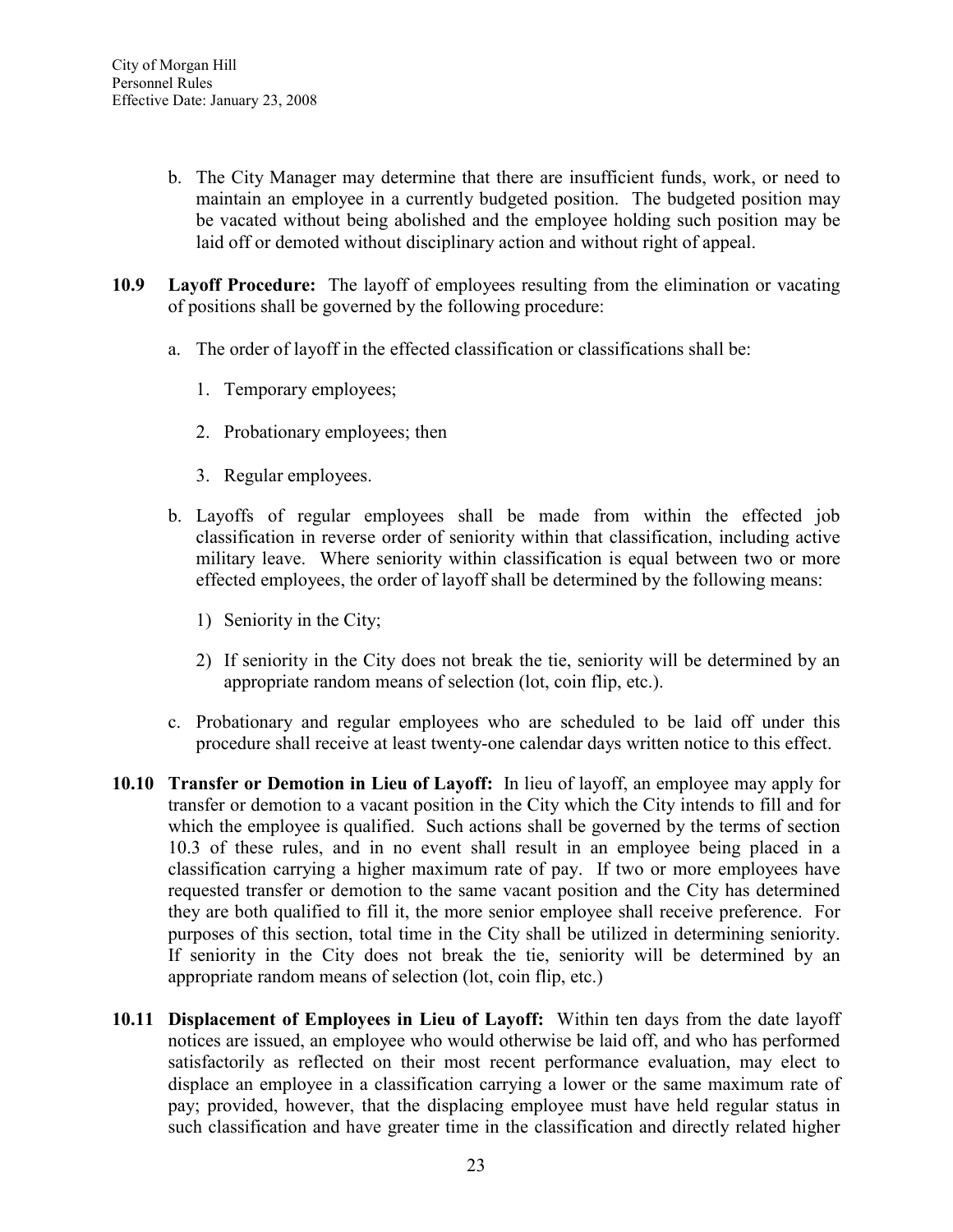classifications combined than the employee being displaced. (For example, related classifications would mean Utility Worker I, Utility Worker II, Senior Utility Worker; etc.)

- a. A probationary or regular employee displaced in accordance with this paragraph shall, in turn, be provided the same notice and "bumping" privilege as set forth in this paragraph.
- b. Regular and probationary personnel laid off in accordance with this Rule shall, unless they request otherwise, be placed on a reemployment list for three years.
- c. At the time of layoff, the employee's name shall be removed from all promotional eligible pools, but at the employee's request, shall be retained in an open-competitive pool subject to the provisions of Rule 6.12 through 6.14 of these Rules. If the employee is reemployed prior to the expiration of a promotional pool, they shall be reinstated to the pool.
- d. Prior to the effective date of layoff, the Department Director shall furnish the Personnel Officer a final evaluation of the employee's performance.
- 10.12 Reemployment: The names of regular employees who have received a satisfactory or better performance evaluation for the twelve months prior to layoff, have completed their probationary period, and who have been laid off, shall be placed in a reemployment pool in the order of their seniority in the classification from highest to lowest for a period of three years. Vacant positions within a classification shall first be offered to former employees in the reemployment pool provided that the former employee remains qualified to perform the duties of the position.

If an employee is reemployed from such a pool, all service credits and sick leave accrued to the date of layoff shall be restored. In no event, however, shall the City be required to restore credits for vacation and sick leave paid out at the time of layoff.

- 10.13 Reinstatement: A regular employee who has resigned, or otherwise been voluntarily separated while in good standing, may be considered for reinstatement to a vacant position in the former employee's classification within a period of one year provided that all of the following conditions are met:
	- a. The employee was not separated due to job abandonment;
	- b. The employee remains fully qualified to perform the duties of the position;
	- c. The employee's most recent evaluation demonstrated satisfactory overall performance; and
	- d. The Department Director recommends and the Appointing Authority approves of the reinstatement.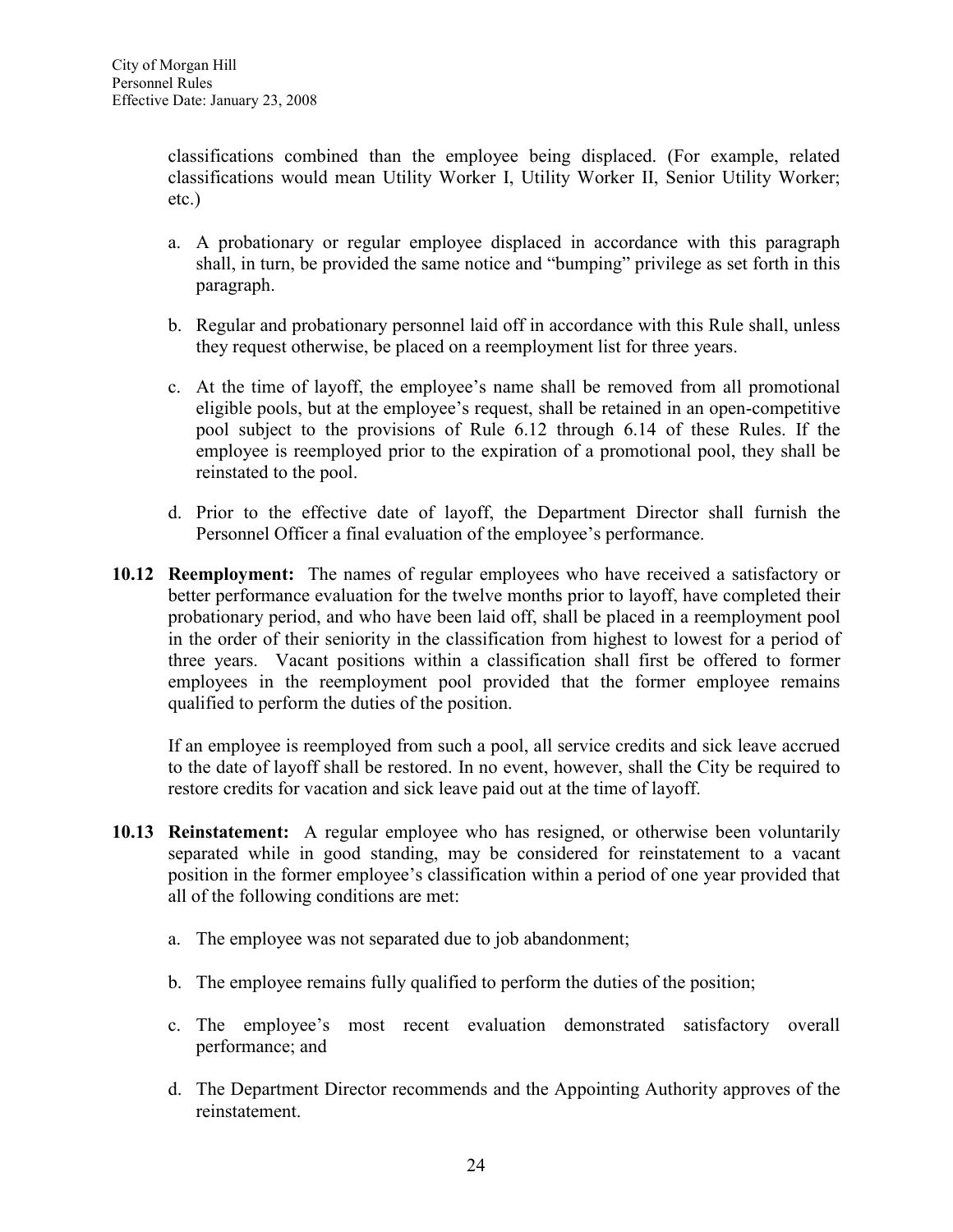- 10.14 Status of Reinstated Employee: The employee who is reinstated shall receive the same salary and/or step held at the time of resignation or separation, shall receive a new anniversary date upon reinstatement, and shall serve a new probationary period.
	- a. If an employee is reinstated all service credits accrued to the date of resignation shall be restored. In no event, however, shall the City be required to restore credits for vacation and sick leave accrued or paid out at the time of resignation.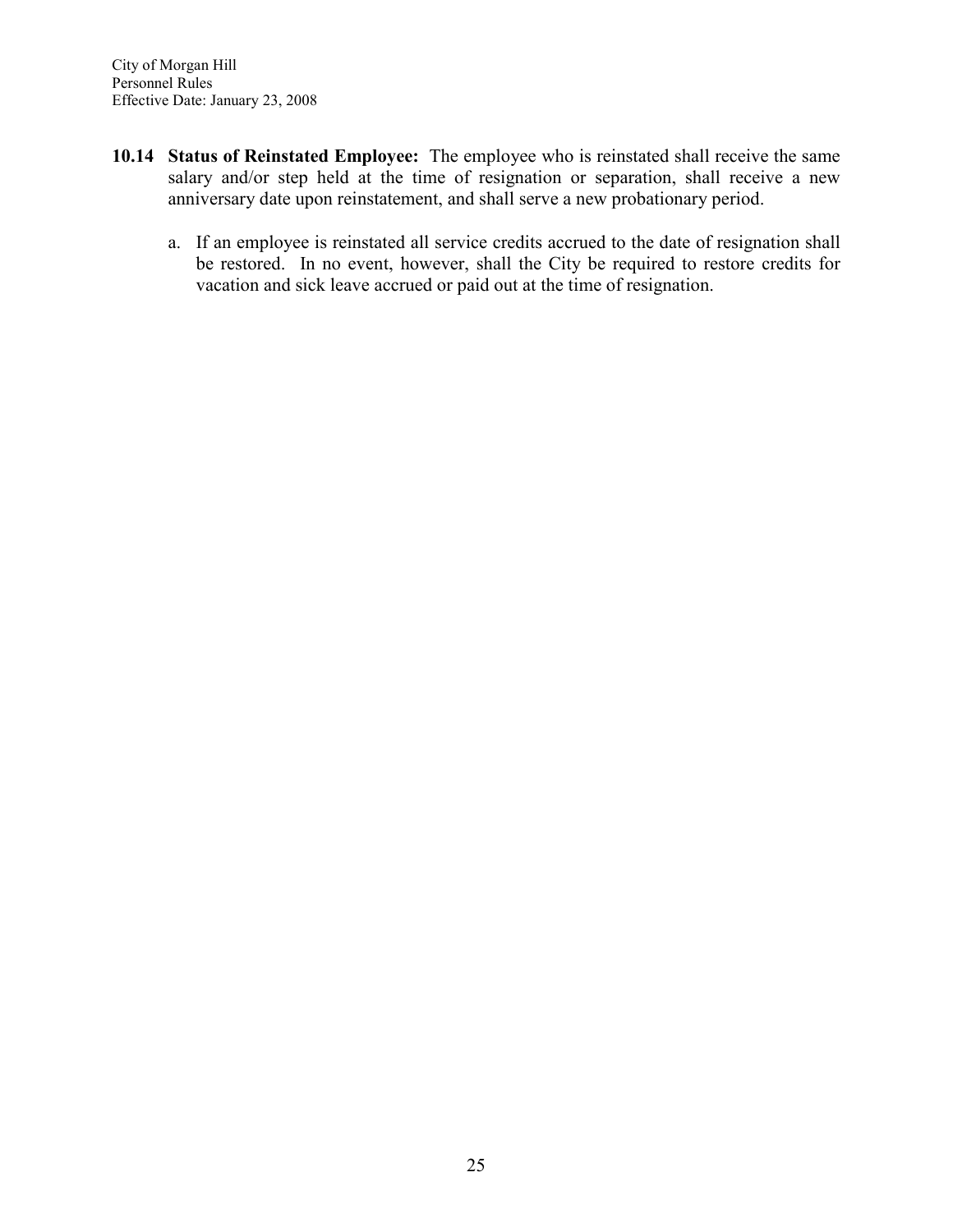## SECTION 11 DISCIPLINARY ACTIONS

- 11.1 Grounds for Discipline: A Department Director may discipline an employee on grounds that include but are not limited to:
	- a. Fraud in securing employment or making a false statement on an application for employment.
	- b. Dishonesty involving employment.
	- c. Incompetence, including the inability to comply with the minimum standard of an employee's position for a significant period of time.
	- d. Inefficiency, inattention, or inexcusable neglect of duty, including failure to perform duties required of an employee in his/her position.
	- e. Willful violation of any provisions of state or federal law, City ordinances or resolutions, or any rules, regulations or policies established and published by the City, Departments, or Divisions.
	- f. Willful disobedience and insubordination, a willful failure to submit to duly appointed and acting supervisors, willful failure to conform to duly established orders or direction of persons in a supervisory position, or insulting or demeaning the authority of a supervisor or manager.
	- g. Making false or malicious statements concerning any employee, the City, or the City's policies or practices.
	- h. Working overtime without authorization.
	- i. Being under the influence of alcohol or a controlled substance while on duty, or being impaired by alcohol or a controlled substance while on duty to the extent that such impairment impacts the employee's ability to perform their job functions.
	- j. Inexcusable absence without leave or excessive absenteeism.
	- k. Abuse of sick leave including taking sick leave without a doctor's certificate when one is required, or misuse of sick leave as addressed in the City administrative policy regarding administration of sick leave.
	- l. Discourteous treatment of the public or other employees.
	- m. Improper or unauthorized use of City property or negligence in the care and handling of City property.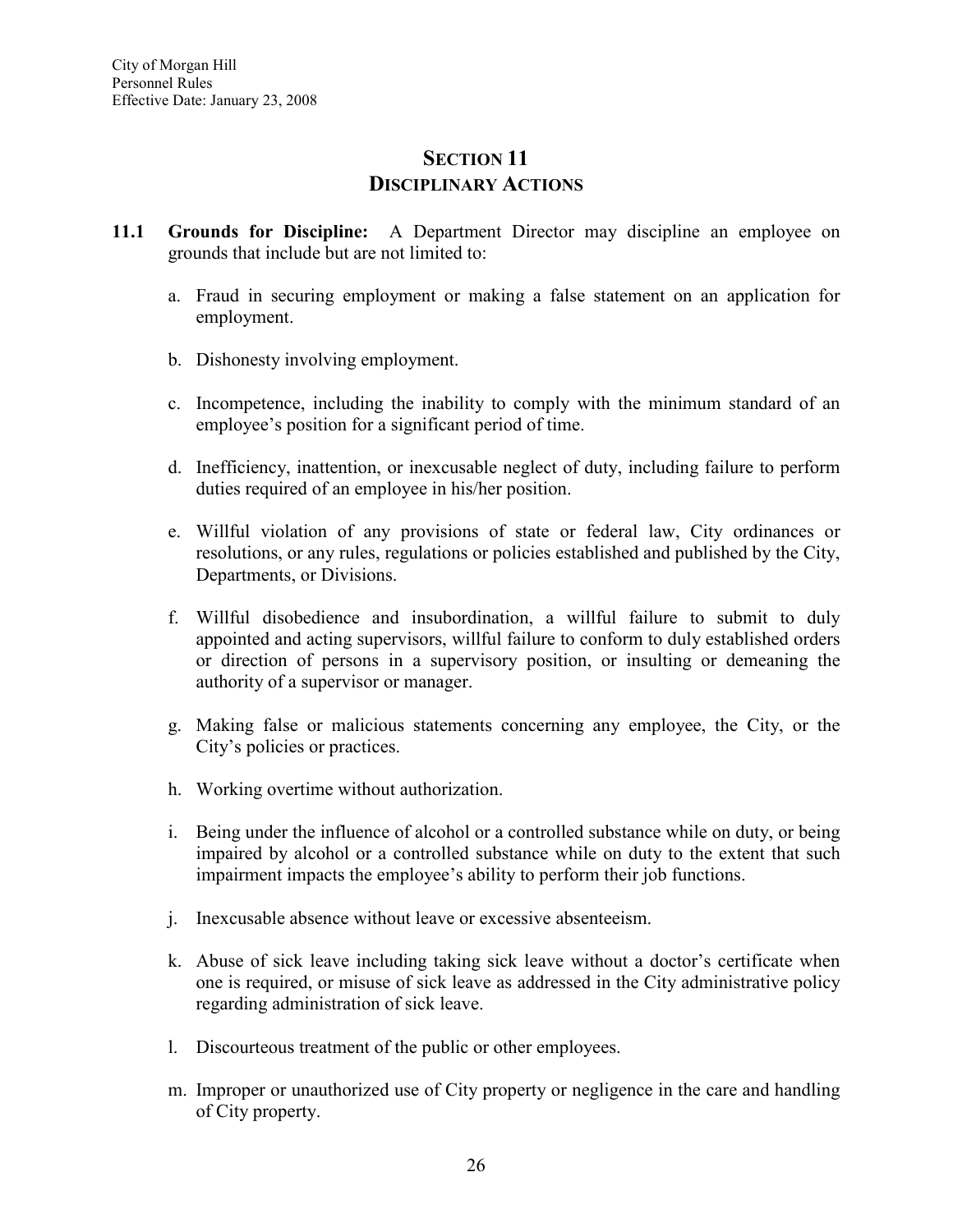- n. Refusal to subscribe to any oath or affirmation which is required by law in connection with City employment.
- o. Any willful act or conduct taken in bad faith, either during or outside of duty hours, which is of a nature that it causes discredit to the City, or the employee's Department or Division.
- p. Unauthorized possession of weapons on City property.
- q. Participation in political activity which violates City policy.
- r. The conviction of a misdemeanor or felony. The record of conviction showing a plea or verdict of guilty, or a conviction showing a plea of "no contest" shall be conclusive evidence that a conviction occurred within the meaning of these rules.
- 11.2 Types of Discipline: The Department Director may impose discipline in the following forms:
	- a. Suspension Without Pay is a temporary separation from City service without pay for disciplinary purposes. FLSA-exempt employees may only be suspended in increments of one day periods.
	- b. Reduction in Pay is a decrease in salary paid to an employee for a fixed period of time for disciplinary purposes. FLSA-exempt employees are not subject to a reduction in pay.
	- c. Demotion is a reclassification of an employee to a position in another classification carrying a lower maximum rate of pay for disciplinary purposes.
	- d. Termination  $-$  is the separation of an employee from City employment for disciplinary purposes.
- 11.3 Procedures for Taking Disciplinary Action: Except as provided for under Government Code sections 3300 – 3311, known as the Public Safety Officers Procedural Bill of Rights, the following procedure is established for taking disciplinary action at the level of suspension or greater.
- 11.4 Notice of Intent: Whenever a Department Director intends to suspend an employee without pay for one work day or more, reduce the employee in pay, demote the employee, or terminate the employee, the Department Director shall give the employee a written notice of discipline, either in person or by certified mail, which sets forth the following:
	- a. The disciplinary action intended;
	- b. The specific charges upon which the action is based;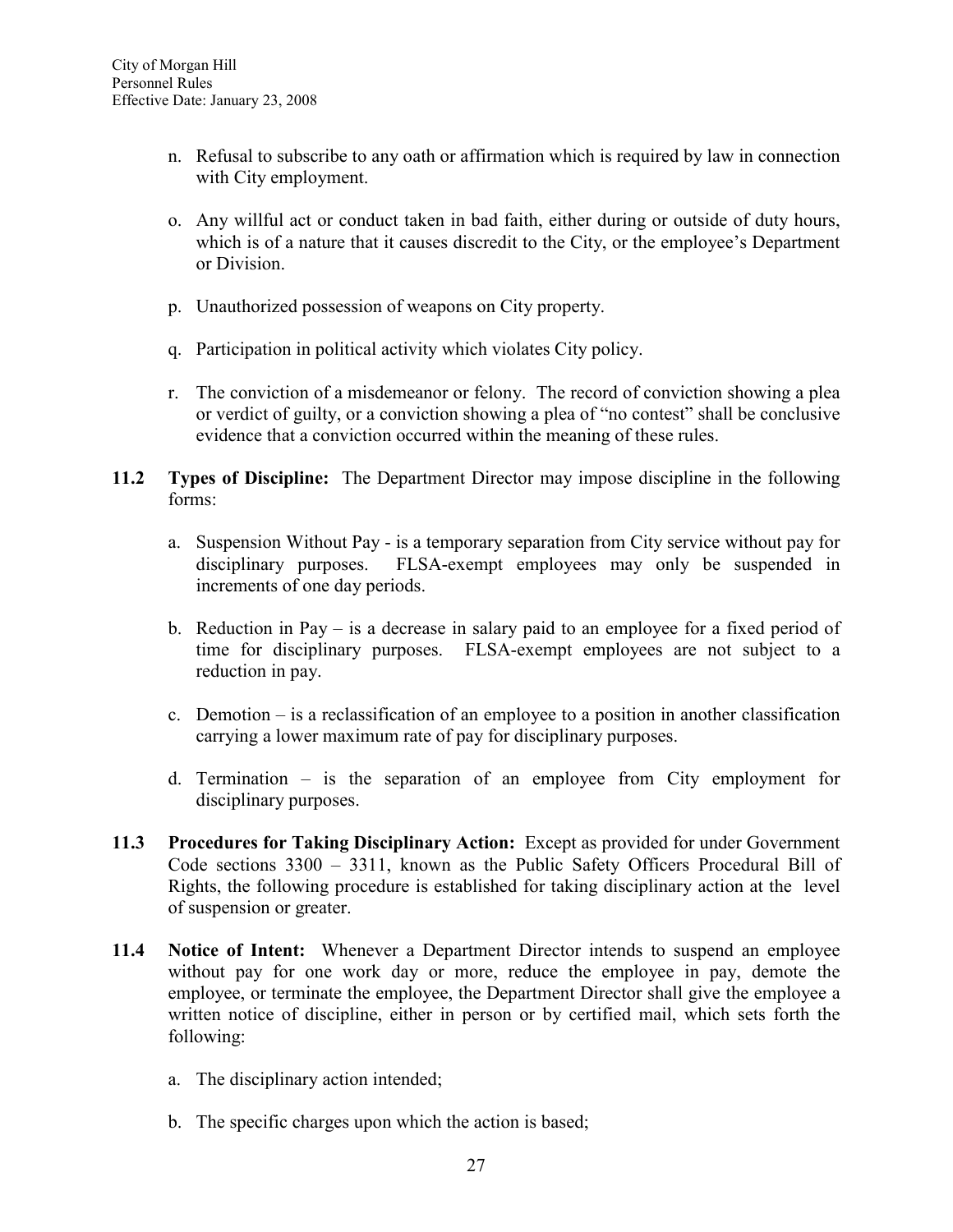- c. A summary of facts upon which the charges are based;
- d. A copy of all written materials, reports, or documents upon which the discipline is based;
- e. Notice of the employee's right to respond to the charges either orally or in writing to the Department Director;
- f. The date, time, and person before whom the employee may respond which must be at least five (5) working days from the date of the notice; and
- g. Notice that failure to respond at the time specified shall constitute a waiver of the right to respond prior to final discipline being imposed.
- 11.5 Response by the Employee: The employee shall have the right to respond to the Department Director orally or in writing. The employee shall have the right to be represented by an individual of his/her choosing at any meeting set by the Department Director to hear the employee's response. The employee's response will be considered before final action is taken.
- 11.6 Final Notice of Discipline: After consideration of the employee's response or the expiration of the employee's time to respond to the notice of intent, the Department Director shall either: (1) dismiss the notice of intent and take no disciplinary action against the employee; or (2) modify the intended disciplinary action; or (3) prepare and serve the final notice of disciplinary action upon the employee either in person or by certified mail. The final notice of disciplinary action shall include the following:
	- a. The disciplinary action taken;
	- b. The effective date of the disciplinary action;
	- c. The specific charges upon which the action is based;
	- d. A summary of facts upon which the charges are based;
	- e. All of the written materials, reports, and documents upon which the disciplinary action is based; and
	- f. An explanation of appeals procedures outlined in section 11.8.
- 11.7 Right to Appeal Discipline: The Employee has the right to appeal final disciplinary action to the City Manager. The appeals procedure described in these rules apply only to appeal of disciplinary action taken against regular employees. Disputes concerning these rules, any City or Department policies and procedures, and any applicable Memoranda of Understanding or City Council Resolution governing management, professional, and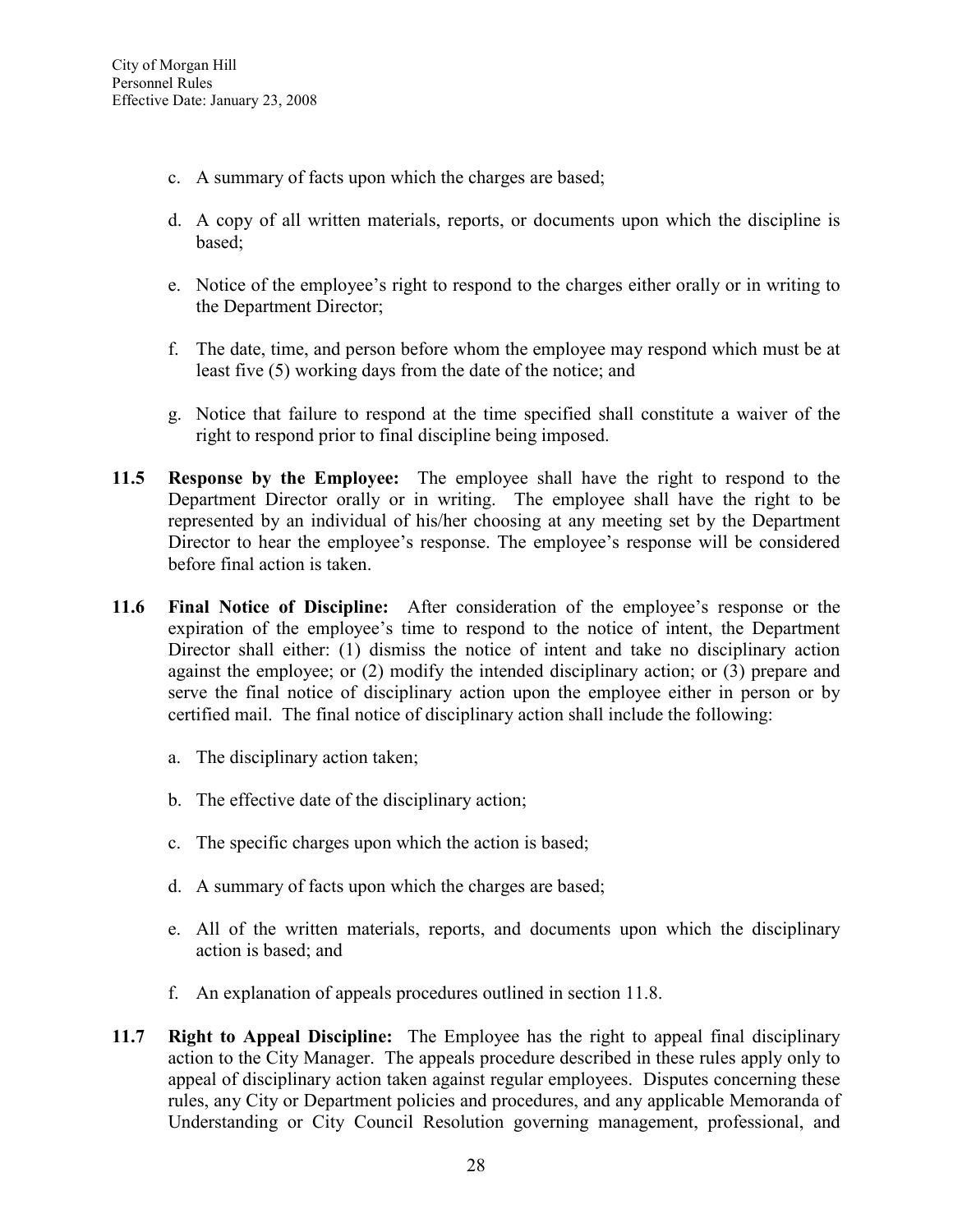confidential employees, where the dispute is within the scope of representation, shall be processed according to the grievance procedure set forth in the applicable Memoranda of Understanding and Resolution governing management, professional, and confidential employees.

- 11.8 Request for Hearing: Within seven working days after the final notice of suspension, reduction in pay, demotion or termination, the employee or his/her legal counsel or representative may file an appeal in writing to the City Manager. If, within the seven day appeal period, the employee does not file an appeal, the disciplinary action shall be considered final unless good cause for this failure is shown. The request for an appeal shall include the following:
	- a. An admission or denial for each charge with an explanation why the charge is admitted or denied;
	- b. A statement of any affirmative defenses;
	- c. A statement that the employee disagrees with the penalty with an explanation of why the employee disagrees;
	- d. A current address where the employee may be contacted; and
	- e. A request for a hearing.

Failure to provide this information may result in the appeal not being processed.

- 11.9 Employee Relations Panel to Hear the Appeal: Upon receipt of the request for an appeal, the Personnel Officer shall constitute an Employee Relations Panel to hear the appeal. The purpose of the Panel is to review the basis for disciplinary action by the Department Director and make findings and recommendations to the City Manager regarding the misconduct charges that are the subject of the discipline. The Employee Relations Panel shall consist of:
	- a. A City management official selected by the City Manager;
	- b. An individual, who may be a City employee, selected by the appellant; provided that the selection of the individual shall not be a party or witness to the discipline or hearing, constitute a conflict of interest, nor subject an employee to any recriminations as a result of his/her participation; and
	- c. A representative of the California State Mediation and Conciliation Service or an individual chosen by both parties who is knowledgeable in public sector labor relations who shall serve as the Chair of the panel. This individual may be chosen from any source likely to produce such an individual, including but not limited to a labor or management organization.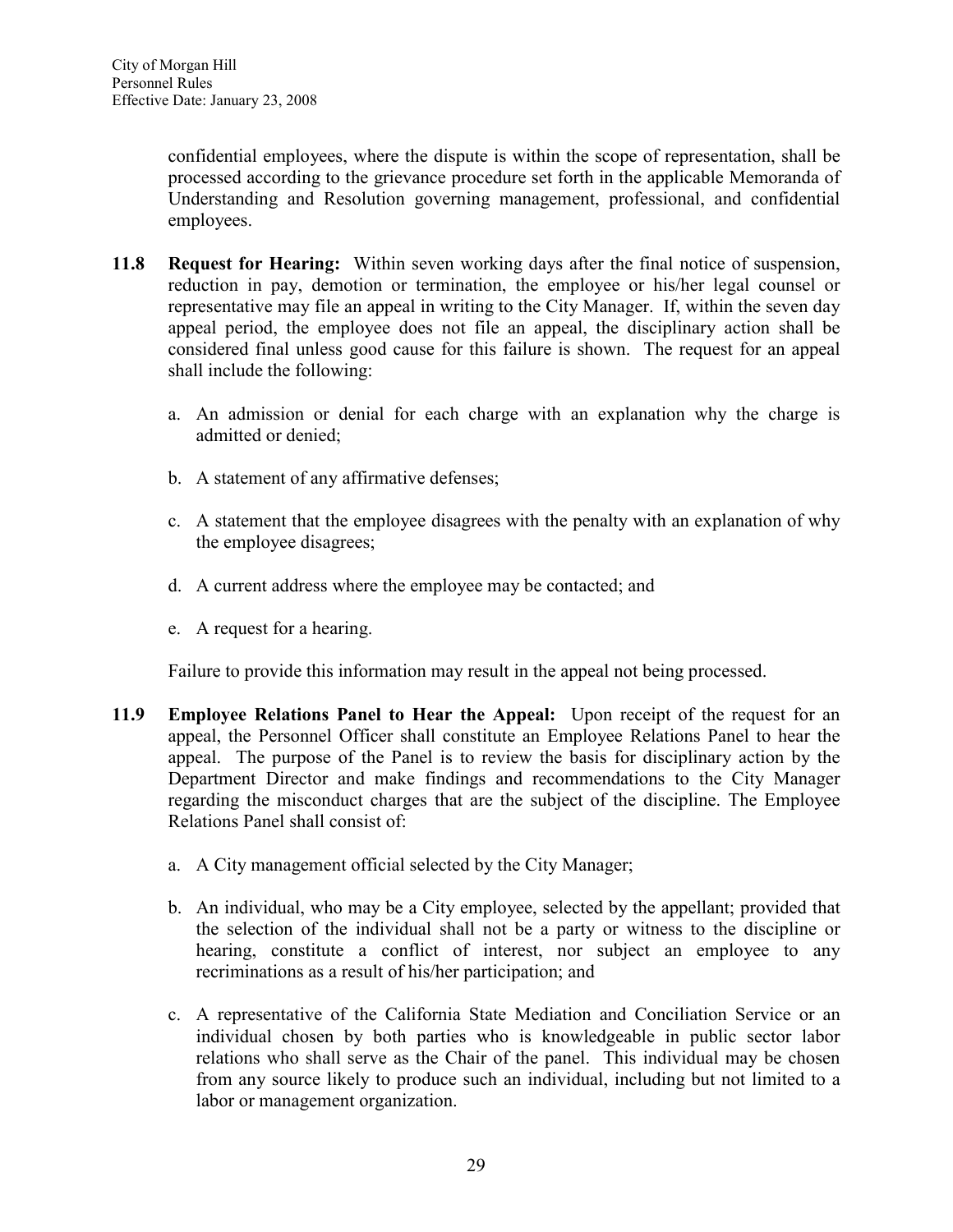- 11.10 Scheduling a Hearing: The Personnel Officer shall schedule a hearing before the Employee Relations Panel during regular established City business hours to the extent feasible. The hearing shall be set not less that fifteen working days or more than thirty days from the date of the filing of the appeal. All interested parties shall be notified in writing of the day, time, and place of the hearing at least ten working days prior to the hearing.
- 11.11 Private or Public Hearings: All hearings shall be private; provided that the appellant may opt for a hearing open to the public. Any request for an open hearing shall be submitted to the Personnel Officer at least five working days prior to the hearing date or the hearing will be closed.
- 11.12 Submission of Hearing Documents to the Panel: At least five working days prior to the date set for the hearing, the Personnel Officer shall provide the Panel with the Notice of Intent to Discipline, the Final Notice of Discipline, and any response from the appellant to these notices. The Panel shall not be provided any other supporting documents until the hearing.
- 11.13 Exhibits and Witness Lists: Five days prior to the date set for the hearing, each party shall serve upon the other party and submit to the Personnel Officer, four copies of a list of all witnesses and a list and copy of all exhibits to be used by that party. The Panel shall be provided with copies of these documents at the hearing.
- 11.14 Record of Proceedings and Costs: All disciplinary hearings may, at the discretion of either party or the Panel, be recorded by a court reporter. Any hearing which does not utilize a court reporter shall be recorded by audio tape. If a court reporter is requested by either party, that party shall pay the cost of the court reporter. If both parties request a court reporter, the cost will be split by both parties. If the Panel requests a court reporter, the City shall pay the cost of the reporter.

Employees of the City who are selected to the Panel or required to testify during working hours will be released with pay to appear at the hearing. Employees who are selected to the Panel or required to testify during non-working hours will be compensated for the time they actually testify, unless the City agrees to a different arrangement.

#### 11.15 Conduct of the Hearing:

- a. The hearing shall be informal and the rules of evidence prescribed for duly constituted courts shall not apply, but hearing shall be conducted in a manner most conducive to determination of the truth.
- b. The City and the appellant may be represented by legal counsel or other designated representative.
- c. Any relevant evidence to the matter at hand may be admitted if it is the type of evidence on which reasonable persons are accustomed to rely in the conduct of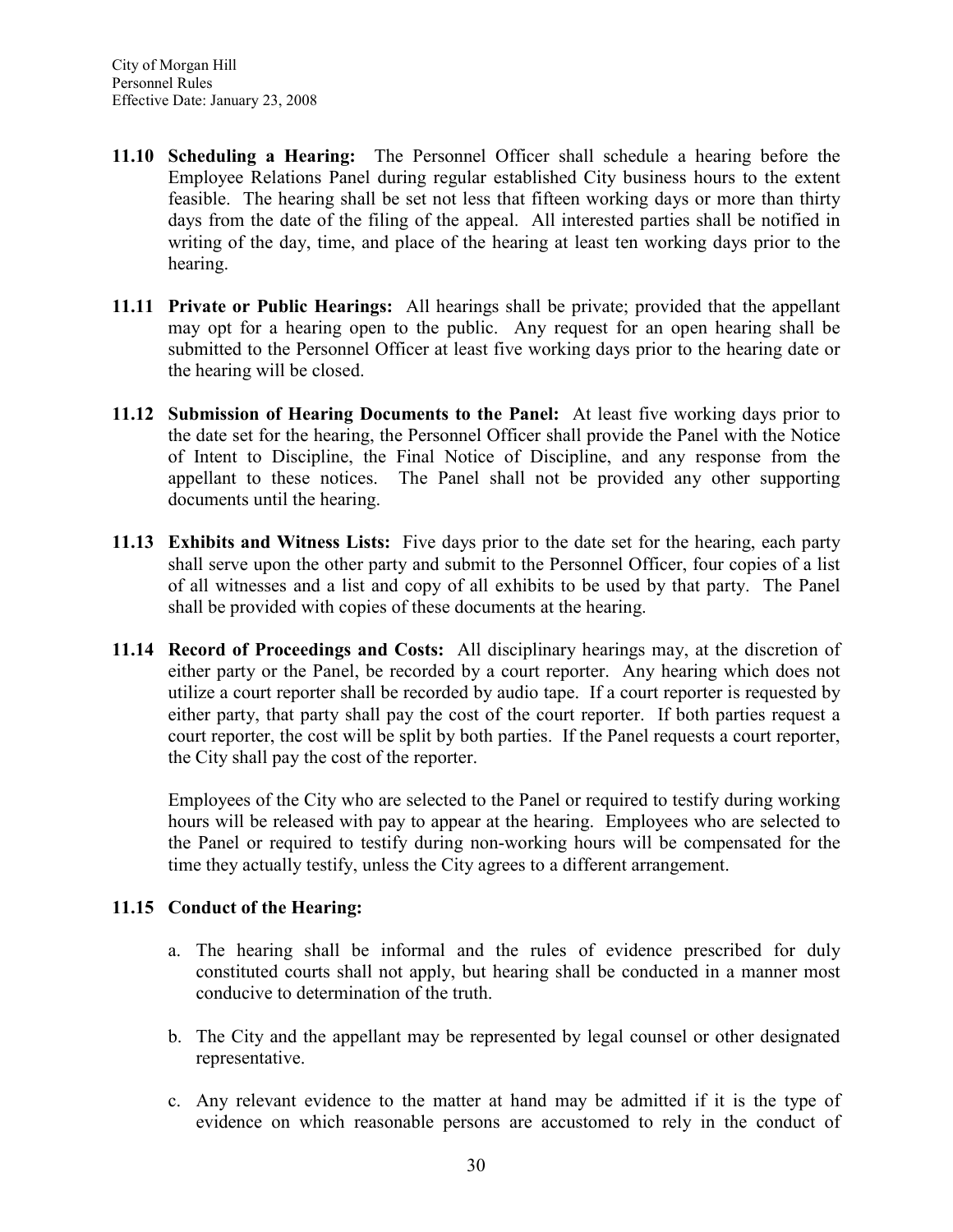serious affairs. Hearsay evidence may be used for the purpose of supplementing or explaining any direct evidence.

- d. Irrelevant and unduly repetitious evidence may be excluded by the Panel. The Panel shall determine relevancy, weight and credibility of testimony and evidence.
- e. Decisions made by the Panel shall not be invalidated by any informality of the proceedings.
- f. During the examination of a witness, all other witnesses, except the parties, shall be excluded from the hearing at the request of either party.
- g. All witnesses shall swear an oath to tell the truth for the record by the Chair of the Panel prior to offering testimony.
- h. Each party may cross examine the opposing witnesses on any matter relevant to the issues and each party has the right to impeach any witness regardless of which party first called him/her to testify.
- i. The Chair of the Panel reserves the right to control the proceedings, including but not limited to altering the order of witnesses, limiting redundant or irrelevant testimony, or by the direct questioning of witnesses.
- 11.16 Burden of Proof: In a disciplinary appeal, the City has the burden of proof by preponderance of the evidence.
- 11.17 Presentation of the Case: The hearing shall proceed in the following order unless the Panel directs otherwise for special reasons:
	- a. The City, followed by the appellant, shall be permitted to make an opening statement.
	- b. The representative of the City shall produce their evidence and witnesses.
	- c. The appellant may then offer their evidence and witnesses.
	- d. The City followed by the appellant may offer rebutting evidence.
	- e. Closing arguments may be permitted at the discretion of the Panel with the City having the right to close the hearing by making the last argument.
- 11.18 Deliberation upon the Case: The Employee Relations Panel may choose to deliberate the case in public or adjourn to closed session to deliberate. The Board shall consider all oral and documentary evidence, the credibility of the witnesses, and other appropriate factors in reaching their findings and recommendations.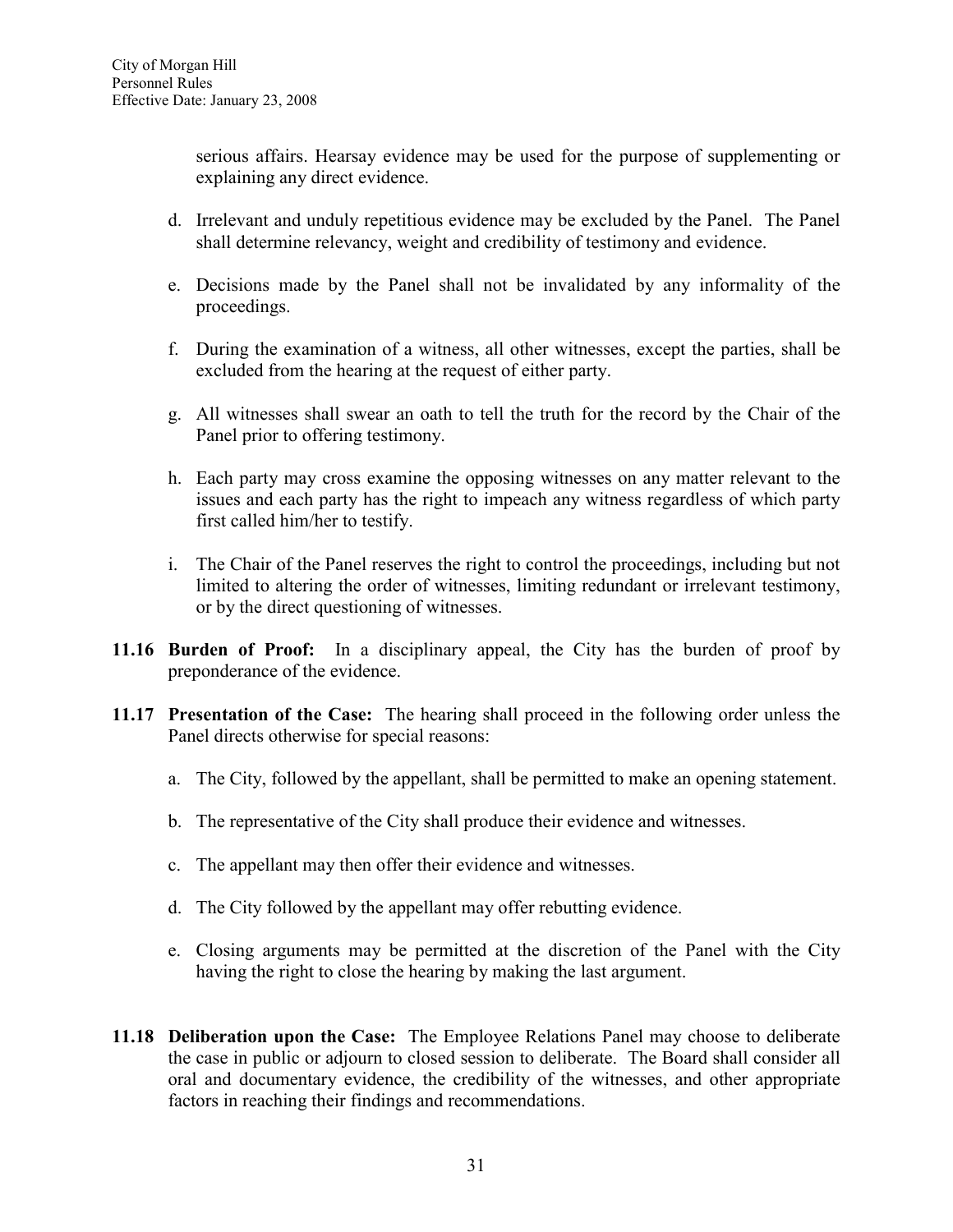- 11.19 Written Findings and Recommendation of the Panel to the City Manager: The Panel is limited to finding whether misconduct occurred and may recommend the sustaining, modifying or rejecting of any or all of the charges filed against the appellant. The Panel may also find any aggravating or mitigating circumstances relating to any or all of the charges.
	- a. The findings and recommendations of the Employee Relations Panel are advisory only to the City Manager.
	- b. The Panel shall render their findings and recommendations in writing to the City Manager as soon after the conclusion of the hearing as possible, and in no event, later than 15 working days after the conclusion of the appeal hearing.
	- c. Copies of the findings and recommendations shall be provided to the Department Director imposing the discipline, the appellant, and the Personnel Officer.
- 11.20 Final Action by the City Manager: The City Manager shall review the findings and recommendations of the Panel within ten days of their receipt. The City Manager may ratify, modify, or reject any of the recommendations of the Panel and shall then determine what final discipline, if any, is to be imposed. The decision of the City Manager is final.
	- a. The decision shall be transmitted to the appellant, the Department Director, and the Personnel Officer.
	- b. The decision shall be mailed to the employee with proof of service by mail that shows the date of service.
	- c. Where the City Manager's decision modifies or reverses an action which resulted in a loss of pay, benefits or service credits to the employee, that decision shall serve to restore such losses.
- 11.21 Judicial Review: The City Manager's written findings and decision are final. There is no process for reconsideration. Pursuant to Code of Civil Procedures section 1094.6, the parties have 90 days from the date of the proof of service of mailing for the written findings and decision to appeal the decision to the Superior Court in and for the County of Santa Clara.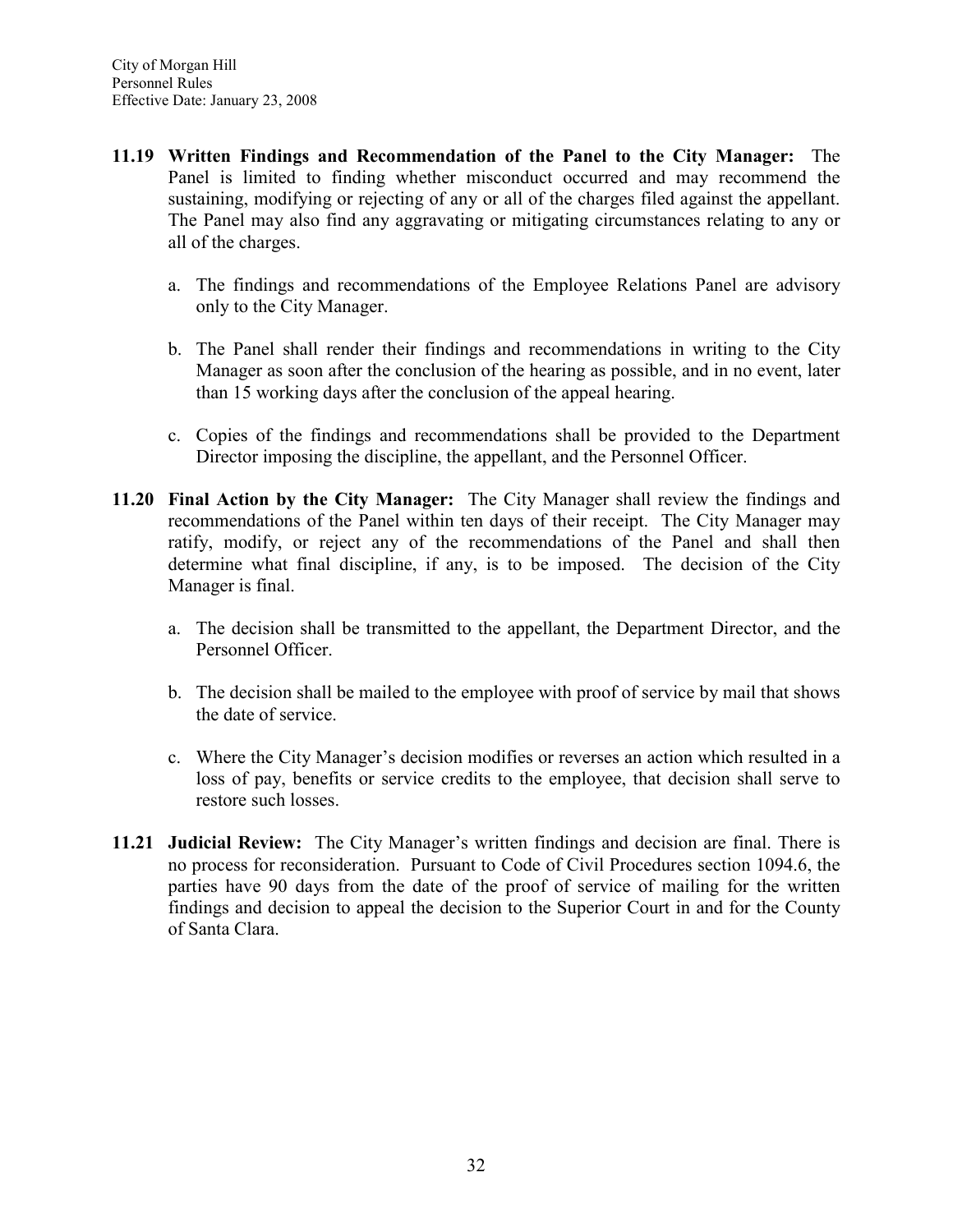## SECTION 12 RECORDS

- 12.1 Responsibility for Employee Records: The Personnel Officer is responsible to maintain a personnel file and a separate confidential medical file for each employee. An employee's personnel file shall contain only material that is necessary and relevant to the administration of the City's personnel system. The files shall be maintained in accordance with Administrative Policy regarding Employee Records.
- 12.2 Notifying the City of Changes in Personal Information: Each employee is responsible to promptly notify the Personnel Officer of any changes in relevant personal information, including:
	- a. His/her legal name,
	- b. Marital or Domestic Partnership status,
	- c. Home Address and Mailing address,
	- d. Telephone number,
	- e. Information regarding persons to contact in an emergency,
	- f. Number and names of dependents or benefit beneficiaries.
- 12.3 Release of Information in Personnel Files: Upon request, the City will release information about its employees to the public only to the extent required by the Public Records Act. This may include information regarding an employee's compensation and cost of benefits. The City will not disclose personnel information it considers would constitute an unwarranted invasion of personal privacy.
- 12.4 Medical Information: Medical information is confidential in accordance with the Americans with Disability Act and the California Confidentiality of Medical Information Act. All medical information is maintained in a separate, confidential file.
	- a. The City shall not disclose employee medical information, except to City management personnel with a legitimate personnel need, without prior written authorization from the employee, or except as required by law, subpoena, or Court order.
	- b. The City will only release the medical information that is identified in the employee's authorization.
- 12.5 Reference Checks: All requests for reference checks or verification of employment from outside the City concerning any current or former employee must be referred to the Personnel Officer.